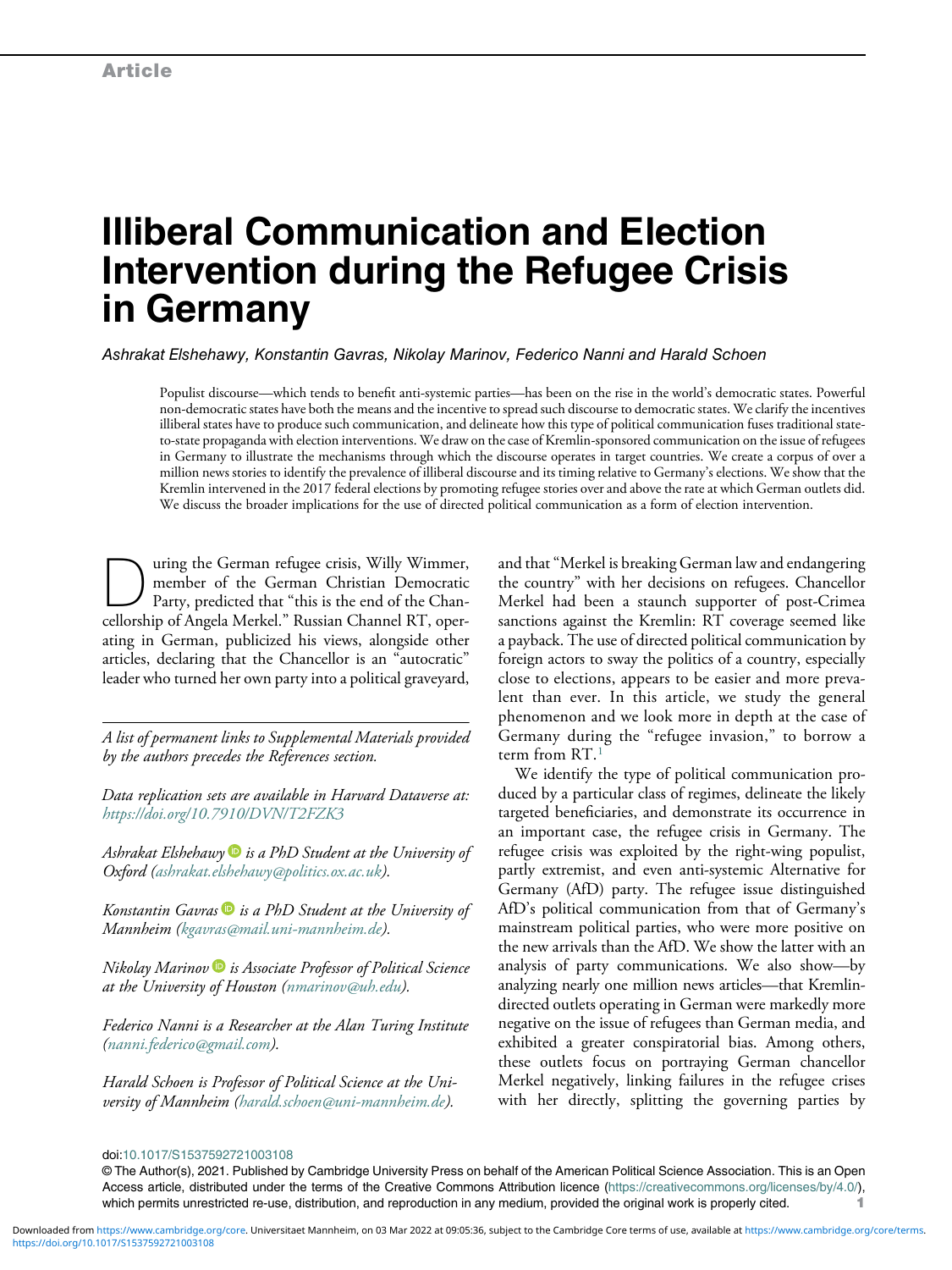inviting intra-party critics to interviews and aiming to keep the refugee issue on the agenda for years after the immediate crisis.[2](#page-13-1) Especially after the federal election of 2017, these outlets emphasize the AfD being the winner of the election, heavily criticizing the "mainstream" parties and chancellor Merkel.[3](#page-13-2) Thus, Kremlin-sponsored media provided what AfD operatives may have found useful—a news forum publishing appropriately slanted migrant stories, to refer to in political discussions. We find evidence that Kremlin-supplied coverage spiked, compared to domestic outlets, around the national elections that also resulted in AfD's most significant political breakthrough. The success of the AfD benefited the political agenda of the intervener, by making coalition-building among established parties more difficult. The anti-refugee message more broadly exacerbated internal divisions in the ruling parties and may have dissuaded voters from turning out.

In foreign election interventions, often what is most difficult to show is that attempts to sway the election are, in fact, being made (Brutger, Chaudoin, and Kagan [2021](#page-16-0)). Senders of interventions often deny or fail to acknowledge that their actions can be construed as that: China manipulated retaliatory tariffs in a manner that hurt the Republican Party (Kim and Margalit [2021](#page-17-0)). Foreign governments can argue that the discourse promoted through propaganda efforts has no obvious political beneficiary, and in any event, it is not intended as election intervention. By obtaining a large corpus of different news media materials over time—and political parties' communications—we show that foreign communication was systematically different from domestic media, that it was aligned politically (thematically) with a specific party, and that coverage spiked close to elections, again relative to domestic news channels. In tracing the existence and mechanism of intervention, our contribution is to provide a set of tools—conceptual and methodological—to identify how directed political communication turns into an election intervention. Thus, we take a step that is a necessary condition to study the wider prevalence of the phenomenon of political communication as election intervention.

The methodology we have employed in this work is borrowed from the field of computer sciences, it relies on tools developed in the field of natural language processing (NLP) and their adaptation to the political science domain. This interdisciplinary area of research allows modeling of complex phenomena, such as the one discussed in this paper. It helps researchers process large-scale amounts of textual data and to employ automated methods to analyze those massive amounts of text.<sup>4</sup> Our identification of conspiratorial bias is novel: while it may not work for all cases, it may allow others to continue building tools on how to detect such discourse in large text corpora. Our methods—and the corpus we provide—may help scholars study the emerging links between populist

movements and groups in democracies, foreign governments, and political movements.

# Illiberal Political Communication as Election Intervention

Government capacity to generate directed political communication, aimed at foreign publics, represent ways of building up "soft power" in Nye's term (Nye [1984](#page-17-1)). Soft power is the ability of a state to get another state to act in accordance with the first state's wishes, which can be accomplished by swaying public opinion in a positive direction (Goldsmith and Horiuchi [2009](#page-16-1)), or by influen-cing specific elites (Machain [2021](#page-17-2)).<sup>5</sup> Political communication is often a key part of "hybrid war" operations (Johnson [2018\)](#page-17-3), a term used to describe measures as diverse as engineering scandals about politicians or launching cyber-attacks on infrastructure.

We use the term government foreign propaganda to refer to any sustained, mass communication to a large audience under the control of a government actor (Lasswell [1938\)](#page-17-4) that is used with a political objective. It can originate in any regime type: democracy, autocracy, or regimes in between. State-to-state propaganda operations may have a well-defined specific objective (e.g., victory during war), or more diffuse on-going goals such as the promotion of an ideology, particular views on foreign policy issues, or the general good image of the sender.<sup>[6](#page-13-5)</sup> Under the umbrella term propaganda, we group a variety of different information formats, as we detail shortly.

Regimes with sufficient resources have also tended to direct political communication externally. This includes great and regional powers. All five states holding permanent seats in the United Nations Security Council have broadcasting operations aimed at publics abroad. Soviet propaganda included the government-owned Pravda newspapers and various channels of distribution of the message to external markets.<sup>[7](#page-13-6)</sup> In the Cold War period, partly in response to Soviet efforts, the United States set up radio programs and other news outlets to publicize the merits of a free society (Cull [2008\)](#page-16-2). British and French news operations abroad are especially strong in former colonies.[8](#page-13-7) Chinese news and radio agencies started as a regional operation and now include a global market.<sup>[9](#page-13-8)</sup>

We focus on externally directed, illiberal propaganda of non-democratic regimes. Illiberal propaganda originates as a general domestic pro-regime narrative. It features tropes of overzealous, out-of-touch liberal elites, together with political conspiracies about a corrupt "deep" system, promotes policy paralysis and withdrawal. Promoting identity politics and real or imagined threats increases acceptance of more authoritarian tendencies (e.g., Hetherington and Weiler [2009\)](#page-17-5). Fanning political conspiracy theories reinforces a sense of threat, boosting support for strongman rule. Conspiracy theories render all information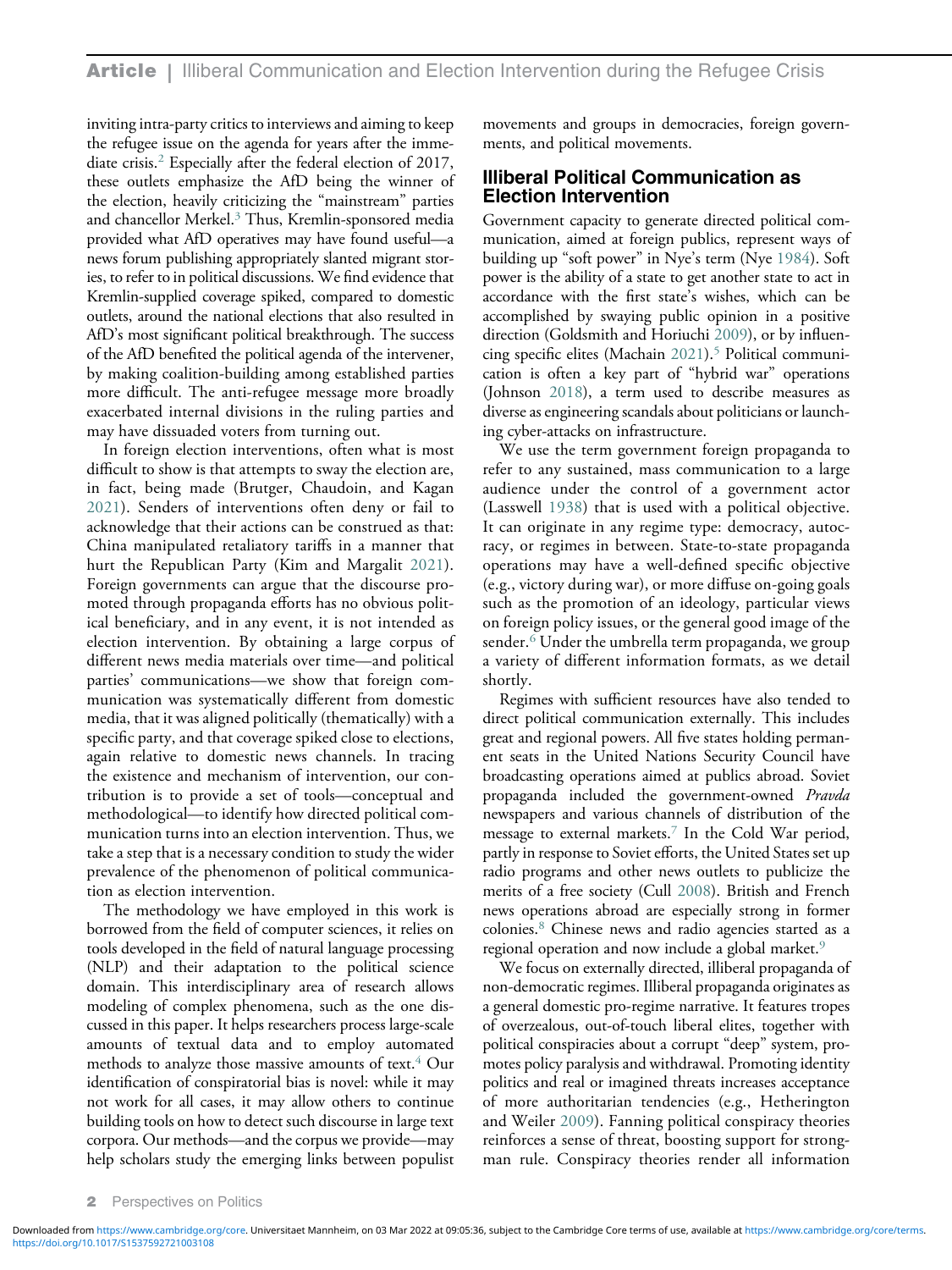suspect, disorienting domestic publics further and defanging political scandals.[10](#page-13-9) By weakening regime critics, and thinning the ranks of their followers, such political communication helps the survival of illiberal regimes (Svolik [2013\)](#page-18-0).

The phenomenon we study straddles state-to-state propaganda and election interventions. We know that all powerful states generate directed political communication abroad: the Voice of America was briefly deemed irrelevant with the end of the Cold War but is now back with a vengeance and in more languages than ever (Cull [2008](#page-16-2)). This type of communication is designed to achieve various desirable goals, such as a better image of the sender state, the promotion of specific ideas, and values. We also know that outsiders, particularly great powers, intervene regularly in the elections of other countries to assure the election of congruent candidates and parties (Bubeck and Marinov [2019\)](#page-16-3). The 2016 U.S. election of Donald Trump has brought this issue home for the American public. One of our contributions is to relate the two. Regimes produce externally oriented political communication, which when the conditions for engaging in election interventions obtain—turns into an element of a strategy of influence, targeting election outcomes.

Under certain conditions used against election-holding states, state-to-state propaganda may form a part of a strategy of election intervention. A growing research agenda on election interventions documents their impact on public opinion in target states (Corstange and Marinov [2012;](#page-16-4) Shulman and Bloom [2012](#page-18-1); Tomz and Weeks [2020\)](#page-18-2), and on election outcomes (Levin [2016\)](#page-17-6). Election interventions are part of foreign meddling in democracy and may impact attitudes toward cooperation with the sending state (Bush and Prather [2020](#page-16-5)).

We know that election interventions are relatively common, with one in three elections experiencing some form of external meddling (Bubeck and Marinov [2019](#page-16-3)). Interventions can be of two kinds: democracy-promoting (eroding) ones (Hyde [2011](#page-17-7); von Borzyskowski [2019](#page-18-3)), and support for specific partisan tickets (Levin [2016\)](#page-17-6). Partisan interventions are government-backed attempts to increase the support specific parties or candidates receive at the ballot box. Candidate, or partisan, interventions may involve the tying of foreign aid to the performance of a certain ticket, attempts to aid a political campaign with resources or other means. Such support can be overt or covert, and may or may not involve extensive collaboration between the foreign power and supported actors. There is a great variety of candidate-oriented partisan interventions. About one-third involve help with party campaigning—which may include the production of political communication (Bubeck and Marinov [2019](#page-16-3)). There is no systematic data, indicating the prevalence of directed political communication as a strategy of election intervention. If the alignment between U.S. channels of communication such as Voice of America and right-wing parties and candidates, on the one hand, and between TASS communiques is any guide, such practices may have occurred frequently.

Foreign powers may not find a domestic political movement that is ideologically congruent and politically viable. In that case, "marriages-of-convenience" can take shape. For example, Soviet interventions in the Cold War often took the form of direct endorsements; the Soviets directly asked Germans to vote not for Chancellor Kohl, but for the Social Democrats in the 1983 election.<sup>[11](#page-14-0)</sup> Or, even more prosaically, a document would be anonymously leaked with damaging information on a candidate. $12$ Overall, the ideological narrative of Communist propaganda favored leftist parties but this could take a back seat, according to the situation. It is thus little wonder that after decades of a pro-left narrative during the Cold War, in the last two decades the anti-systemic narrative has been more nationalist and populist (Pomerantsev and Weiss [2014](#page-17-8)). From a non-democracy's point of view, when the political landscape in a targeted country features a viable populist or anti-systemic party, amplifying illiberal propaganda targeting democratic voters would be a natural means of helping an actual or potential ally at the polls.

The type of domestic political discourse produced by illiberal regimes is close to the agenda of populist and antisystemic parties (Rooduijn and Pauwels [2011\)](#page-18-4)—which aim to undermine the legitimacy of the existing regime (Sartori [1976,](#page-18-5) 132-3). Populist actors primarily build on the idea that society is ultimately separated into two homogeneous and antagonistic groups, "the pure people" versus "the corrupt elite," and argue that politics should be an expression of the will of the people (volonté générale; Mudde [2004](#page-17-9)). Accordingly, they challenge the political establishment, attempt to undermine its credibility, and claim to give ordinary people a voice in politics in their country (Mudde [2007;](#page-17-10) Moffitt [2016](#page-17-11)). It has also been noticed that in pursuing their goals, these politicians accuse their opponents of elite conspiracies and propagate conspiracy theories (Albertazzi and McDonnell [2008](#page-15-0); Hawkins [2009](#page-17-12)). These goals and ideas have some overlap with illiberal regime politics that is intended to weaken liberal-democratic governments in the international arena. As populism builds on a unitary notion of the people who are opposed to an evil elite (Mudde [2004\)](#page-17-9), narratives that, for example, challenge minority rights, criticize elites, or claim elite conspiracies against ordinary citizens may help populist parties at the polls. In turn, increased electoral support for them may make it more difficult to form stable governments that demonstrate the strength of democracy and take a clear stance on non-democratic regimes in the international arena.

We focus our attention on an important case in terms of the target of interventions, that of Germany, looking at the discourse surrounding the refugee crisis. We do not seek to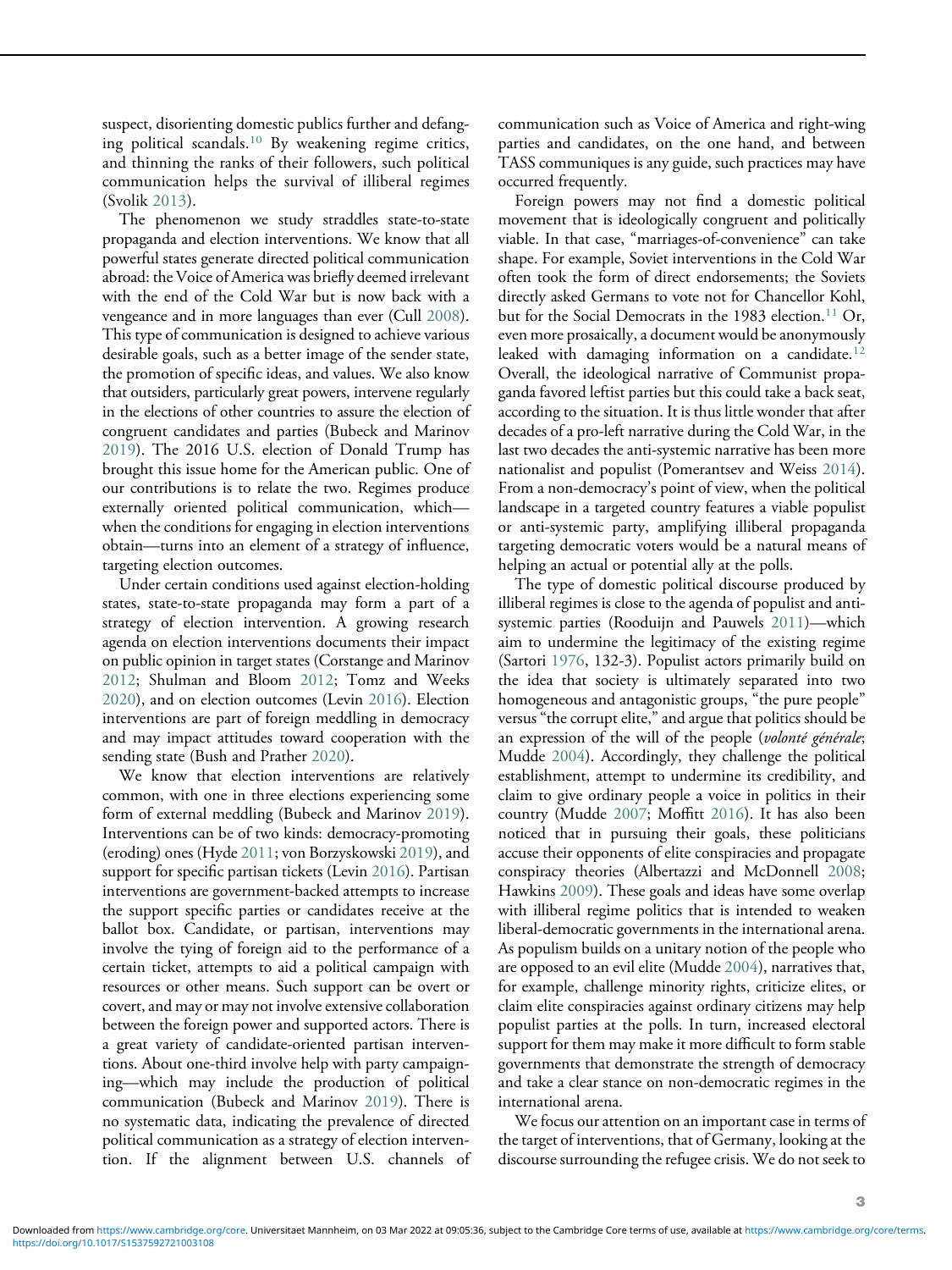appraise how common intervention through propaganda is, or to demonstrate that illiberal regimes systematically support populist movements now. Our goal is more modest. We attempt to explore whether political communication originating in an illiberal regime—Russia—complied with the logic of our argument. It promoted issues that aligned most with a populist party, and communication spiked close to national elections—in a manner consistent with an election intervention. We show, furthermore, that agreement between foreign and domestic illiberal communication consisted of adopting a similar tone on an issue (such as a negative one toward refugees) and of adopting a conspiratorial perspective on the issue.

# Illiberal Political Communication during the Refugee Crisis in Germany

Russia is one of the most powerful illiberal regimes in existence, and is a good test case for some of the propositions we develop. Many of the strategies developed by the Kremlin were first tested domestically (Sanovich, Stukal, and Tucker [2021](#page-18-6)) and then deployed in the West as retribution for Western "meddling" in its own elections (Robertson [2017\)](#page-18-7). The Kremlin was an early adopter of online tools for spreading pro-regime propaganda (Gunitsky [2015\)](#page-17-13). The creation of the government-sponsored Russia Today offers a target of opportunity. It is an important bellwether, well linked to the regime (Elswah and Howard [2020\)](#page-16-6). [Table 1](#page-3-0) illustrates the reach and scope of Russia Today (RT). There are other operations, such as Sputnik; those are more internally oriented, though over time they have also acquired an international arm.

The refugee crisis in Germany has been dramatic, with more than 2.3 million unauthorized crossings into Europe between 2015 and 2017 alone.<sup>[13](#page-14-2)</sup> The largest share of approved applications for refugee status were granted by Germany (Slominski and Trauner [2018](#page-18-8)). The crossings started an intense debate, between "refugees are welcome" and "migrants go home" (Arlt and Wolling [2017\)](#page-15-1), challenging the traditional left-right political establishment (Mader and Schoen [2019\)](#page-17-5).

For a long time, Germany has been considered an outlier when it comes to electorally successful far-right parties (Dolezal [2008](#page-16-7); Bornschier [2012](#page-16-8)). Things changed

with the advent of the "Alternative für Deutschland" (AfD). Initially founded in early 2013, it primarily voiced opposition to the European Monetary Union and the politics of rescue packages (Arzheimer [2015;](#page-15-2) Grimm [2015](#page-17-14)) and almost entered the German Parliament in that year. When the influx of large numbers of refugees set in in 2015, however, the party shifted its focus to opposition to immigration and the intake of refugees (Arzheimer and Berning [2019](#page-15-3)). With its populist approach, the AfD complemented the Left Party (Die Linke) which is considered by many observers a left-wing populist party (Rooduijn et al.  $2019$ ).<sup>[14](#page-14-3)</sup> Depending on the nature of the political agenda, this party may benefit from illiberal propaganda, for example, in cases of economic crises. During the refugee crisis, however, the AfD made a successful attempt at attracting support from critics of the official policy—backed by all mainstream parties, whereas the Left Party did not.

The electoral surge of the AfD took place during the crisis, in a step-wise fashion. Its first electoral breakthroughs were in state (Land) elections, which predated the entry into Parliament with the federal election of 2017. In the state elections held in early 2016, the AfD garnered roughly 13% to 15% in West German states and not less than 24% in Saxony-Anhalt. Later in that year, the party also entered the state parliaments of Berlin and Mecklenburg-Western Pomerania by getting 14% and 21% of the votes respectively. In the remaining state elections held before the 2017 federal elections, the AfD also got parliamentary representation, though the level of electoral support was somewhat lower. In these elections, critics of the intake of asylum-seekers and more broadly of immigration were disproportionately likely to cast votes for the AfD (Arzheimer and Berning [2019;](#page-15-3) Mader and Schoen [2019](#page-17-5)). It is thus little wonder that the refugee crisis was characterized as a "present" for AfD by top party leaders.[15](#page-14-4)

The refugee issue provides fertile ground for the development of illiberal propaganda. "Subverting culture," identity politics, and feckless liberal elites are core tropes in such discourse.<sup>[16](#page-14-5)</sup> In what follows, we test a "spin" proposition (official Russian channels are less likely to push outright lies than online bots), and an "election intervention"/"salience" proposition. The first is a test of whether a specific policy issue distinguished a specific

<span id="page-3-0"></span>

| Table 1                              |  |  |
|--------------------------------------|--|--|
| RT operations in different languages |  |  |

| <b>THE OPERATORS IN UNICIDENT REIGNACIOS</b> |                                 |                          |                              |                            |  |  |
|----------------------------------------------|---------------------------------|--------------------------|------------------------------|----------------------------|--|--|
|                                              | <b>Facebook Likes/Followers</b> | <b>Twitter Followers</b> | <b>YouTube Subscriptions</b> | <b>Instagram Followers</b> |  |  |
| <b>RT</b> Russian                            | 2M/2M                           | 864.7k                   | 1.38M                        | 320k                       |  |  |
| <b>RT</b> English                            | 5.7M/6M                         | 3M                       | 3.84M                        | 569k                       |  |  |
| <b>RT</b> German                             | 436k/471k                       | 48.2k                    | 347k                         | 35.5k                      |  |  |
| <b>RT</b> French                             | 1.1M/1.3M                       | 155.6k                   | 651k                         | 69.8k                      |  |  |
| <b>RT</b> Spanish                            | 11M/12M                         | 3.4M                     | 3.57M                        | 757k                       |  |  |
| <b>RT</b> Arabic                             | 15M/16M                         | 5M                       | 4.12M                        | 1.2M                       |  |  |

**Perspectives on Politics** 

<https://doi.org/10.1017/S1537592721003108> Downloaded from<https://www.cambridge.org/core>. Universitaet Mannheim, on 03 Mar 2022 at 09:05:36, subject to the Cambridge Core terms of use, available at <https://www.cambridge.org/core/terms>.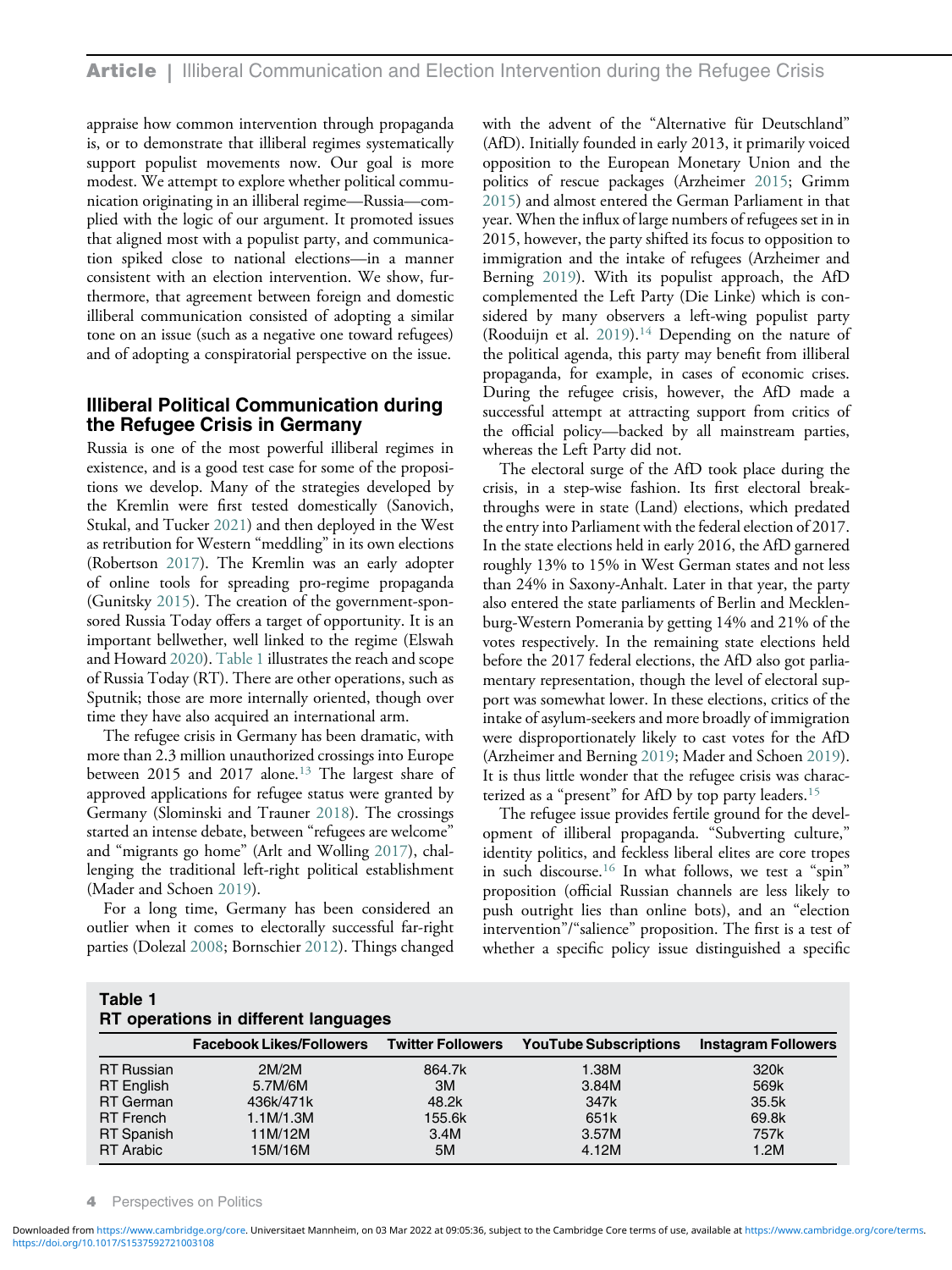party, and whether foreigners promoted this issue in a manner aligned with and potentially beneficial to that party. The second checks whether foreign sources amplified coverage of the issue (more than domestic sources) close to pivotal targeted elections.

We have argued that the rise of anti-systemic parties generally destabilizes democratic opponents. In the case of the AfD and Russia, Russian interests have been promoted more directly by the party. Members of the AfD have openly promoted reaching out to Russia and trying to fundamentally shift foreign politics in Germany (Wood [2020\)](#page-18-10). The ongoing conflict between the moderate and more extreme wings of AfD was decided in July 2015 with a victory for the extreme wing. The winning side was comprised of members who were more hostile to refugees and more firmly in support of the party line of abolishing sanctions on Russia. The victory of the extreme wing possibly contributed to the big electoral breakthroughs in the 2016 state and in the 2017 Bundestag election (Jäger [2021,](#page-17-15) 7-8). These electoral gains were strongly supported by Russian-German resettlers, usually supporting the CDU and CSU, but decided to switch away when the AfD was more openly holding pro-Russian positions (Goerres, Mayer, and Spies [2020\)](#page-16-9). Additionally, this societal group is also more likely to consume Kremlinsponsored media, making them more vulnerable to misinformation campaigns (Golova [2020\)](#page-16-10). Along with support for Russia in annexation of Crimea and the military aggression in Donbass, the AfD tries to narrate a more positive picture of Russia in German political communication, putting the blame for political and military aggression on the side of the United States of America, NATO, and the German federal government (Wood [2020\)](#page-18-10). Ties to the AfD may have provided the Kremlin with "trickle down soft power" (Fisher [2021\)](#page-16-11). We would, therefore, expect political communication to be also used as a tool of election intervention. To clarify: per our argument, an outlet such as RT pursues partly political objectives with refugee coverage, and these objectives increase in value (salience close to elections). Russian sources also pursue other objectives (which is why they do not only talk about refugees), but the value of these objectives becomes secondary in targeted election periods.

The following concepts are relevant in any issue of political communication: salience, spin and misinformation. We want to know what spin Kremlin sources put on the issue of refugees. This includes whether the issue was presented in a positive or negative light, and whether the existence of conspiracy was insinuated or suggested. The reason we focus more on the conspiratorial aspect of stories than any other specific negative theme in the coverage is because the conspiratorial angle may be an important and somewhat overlooked aspect of political competition. In Eastern Europe, it may allow governing parties to effectively hide state capture by appealing to voters with

authoritarian tendencies, while shifting criticism to (allegedly) refugee-cuddling reformist oppositions (Marinov and Popova  $2021$ ).<sup>[17](#page-14-6)</sup> These types of voters may be especially likely to turn against the mainstream. We also check whether coverage of refugees became more salient at certain points. We cover the angle related to misinformation—patently false stories—the least. We are unable to evaluate the factual basis of the narratives. We note, however, that even if semi-official Russian sources (unlike bots) refrained from peddling obvious untruths, a certain amount of spin and suggestions may be equally effective in leading public opinion in the intended direction.

#### Party Communication

Here, we test to what extent the Kremlin (Russian outlets, operating in German), distinguished themselves from German news sources, by being more negative on the issue of refugees. We also check whether the AfD's official political communication on the issue of refugees distinguished them from other parties, by being more negative, and whether the AfD and the Kremlin spread conspiracy narratives in a manner that set them apart from other actors.

PROPOSITION 1: The AfD is more likely to be negative on the issue of refugees than other parties, and Kremlin sources are more likely to align with AfD political communication on refugees, measured by negative and conspiratorial sentiment, compared to domestic sources of mass communication.

Party communication: The AfD and other parties on refugees. Press releases are an important tool of party political communication, used by parties to influence public political discourse. As such, they are intended to influence how the media reports about political issues, building a public narrative that follows the party's frame of the issue. Press releases typically cover only one specific topic and frame the party's position in a way that is clearly communicated. Furthermore, press releases differ by government and opposition, with governmental parties trying to highlight their successes and opposition parties shedding light on potential failures and shortcomings of government policies (Froehlich and Rüdiger [2006\)](#page-16-12).

Sentiment in party communication. We captured the press releases of Germany's main parties, and classified the refugee-relevant ones. Our procedure for downloading the communications was to identify the homepages where the political parties stored their press releases. We scraped press releases for all parties currently represented in the Bundestag: CDU/CSU, SPD, Greens, FDP, the Left Party, and the AfD. We classified the first four parties as nonpopulist, mainstream parties, and the latter two as nonmainstream, populist parties for the remaining analysis (Rooduijn et al. [2019\)](#page-18-9). We decided to gather the press releases of the parliamentary groups for the mainstream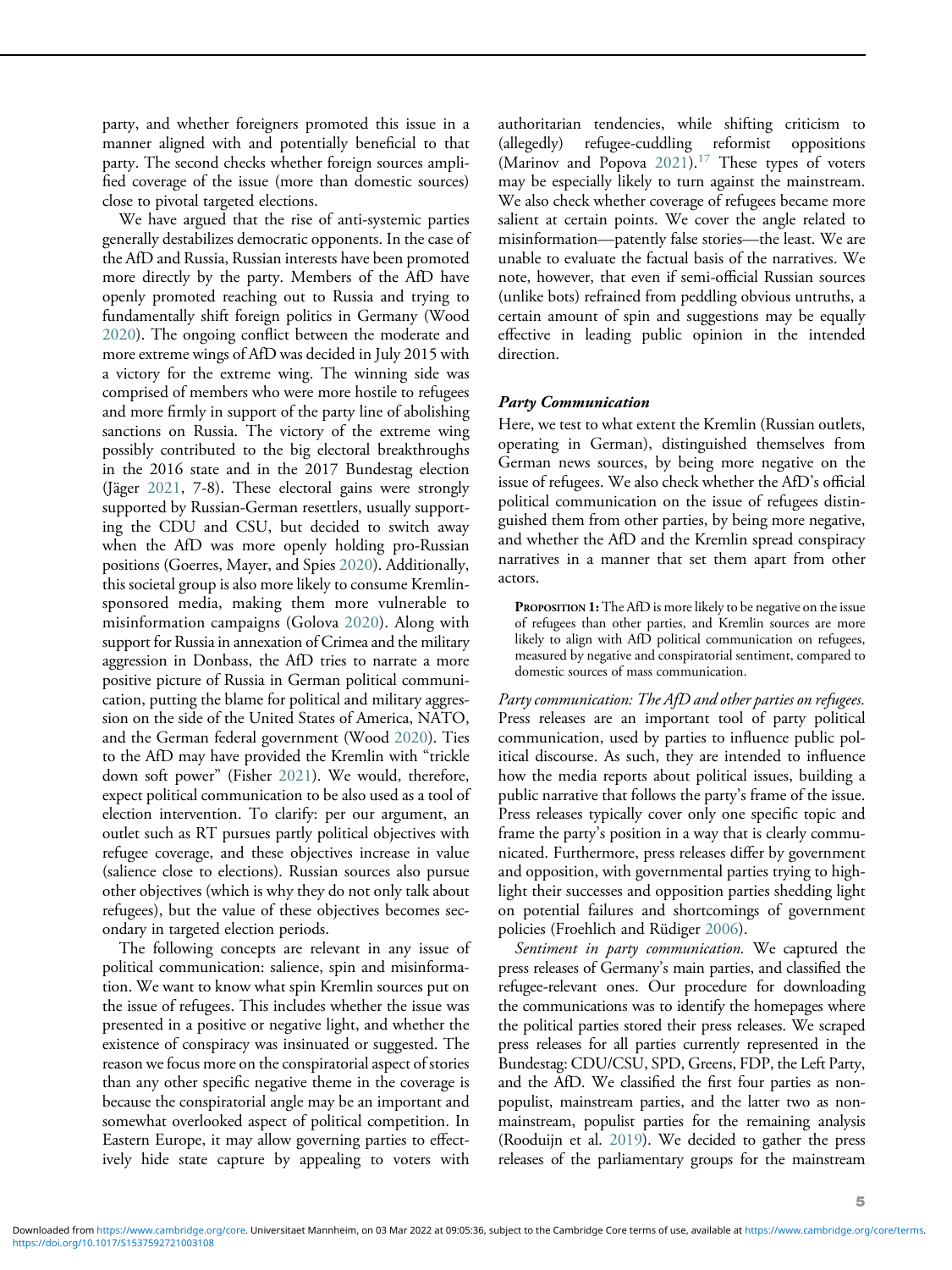parties and the Left Party, since these parties often did not regularly publish press releases from their party platforms[.18](#page-14-7)

We scraped the content from the homepages. We used both classical web-scraping and JSON-extraction. Next, we used natural language processing (NLP) techniques to find stories that are semantically related to our dictionary (in the online appendix, A.1) that includes a set of terms describing the topic under study: refugee stories. Essentially, we need to see which releases are about refugees. A human would do this easily, for a small number of stories. We have a lot of data, and so we rely on automatic methods while using humans to validate or check the quality of the output on a small subset of the articles. One basic automated approach is to use keywords: humans define the encounter of what keywords in an article would make it "about refugees." Another approach uses word-embeddings or "the company words keep"—a type of numerical representation of words that permits words with similar meaning to have a similar representation. If an article has words that are close to refugees, as observed in a very large corpus of data, it is labelled as refugee-relevant.[19](#page-14-8) We rely on both the key-words based technique and word embeddings.[20](#page-14-9)

After retrieving only the refugee-relevant texts, we take a look at the press releases by party. We note that the AfD devotes far more of its attention to the refugee topic than other parties: nearly one-quarter of its releases deal with the topic, as compared to 6%–7% for the governing parties (figure  $4$  in the online appendix). Thus, this is a salient issue for them.

Next, we perform a sentiment analysis on the resulting text dataset of refugee-related press releases. We simply count the number of occurrences of positive words and negative words in each month of our corpus and calculate the proportion of positive words in the total number.<sup>[21](#page-14-0)</sup> We note that the resulting proportion should not be interpreted relative to some abstract and absolute notion of positive; a sentiment score of 0.55 is more than half positive words but a human may perceive that the article is quite negative overall. Rather, we claim that a higher score means more positive coverage, but whether that means truly positive or simply less negative is a different issue.<sup>22</sup> Validation of the scores by humans is a common way to establish that sentiment analysis measures what the researcher wants, and to anchor what negative and positive truly mean. This also helps position in perspective and correctly evaluate the size of the observed differences. We had human coders rate independently a random sample of 150 political texts in positive, negative, and neutral terms, as far as sentiment toward refugees is concerned. Figure 8 in the online appendix, party panel, shows that small changes in sentiment score map into large differences in human judgement. Essentially, stories below 0.65 are negative according to humans, and stories above this number are positive. $23$ 

With that in mind, we compare the parties' scores on fi[gure 1](#page-6-0) by month. AfD has a lower proportion of positive words than the other parties, a result which is statistically significant in a two-way difference-of-means t-test. For the test, we aggregate all mainstream parties and contrast them with the sentiment scores of the AfD over the whole time span. The average proportion of positive words is at about 0.59 for the AfD, for the mainstream parties it amounts to 0.64 with a statistically significant difference ( $t = 5.58$ ). Despite some variation over time, the AfD was more critical in their press releases than mainstream parties.

We further note that populist parties can be on the left and on the right; our argument does not specify exactly which party would benefit from foreign communication. In the case of Germany, die Linke championed refugees (as being hurt by a global capitalist system), and painted the enemy group in radically different terms from the AfD. Electorally, attacking refugees has been the winning issue politically in Europe, and that may have affected the direction of the Kremlin's coverage.

Conspiratorial bias in party communication. Parties in Germany do not pander conspiracy theories overtly in terms of remarks officially printed in, say, party positions. When we broaden the look beyond official communications, we note that whereas German mainstream parties refrain from employing conspiratorial language in any channel, the AfD does have a history of pandering conspiracy theories in certain types of media. The AfD is particularly active in Twitter and on YouTube where they are able to directly communicate with their supporters. Furthermore, board members of the AfD give interviews to right-wing newspapers and broadcasters, which deem themselves as an alternative to "mainstream media." Conspiracy theories are also triggered in speeches of board members to party members in closed or semi-public party meetings. In each of these communication channels, members of the AfD refer to conspiracy theories even though it might not be part of their official political communication.

During and after the refugee crisis, references to conspiratorial theories have been widespread in some parts of society (Molz and Stiller [2019](#page-17-17)). Especially in right-wing audiences, theories on ethnic inversion ("Umvolkung") were prevalent. This narrative shows up for decades in the extreme right but never has been made so public as during the refugee crisis (Harris [2001;](#page-17-18) Rosellini [2020\)](#page-18-11). On Twitter, Beatrix von Storch, an AfD board member, is known for spreading the ethnic inversion conspiracy frequently to frame the opening of the borders for refugees as a plan for replacing the white German population by immigrants from African and Arab countries.[24](#page-14-12) On YouTube, similar references can be found in videos, which were produced by the AfD broadcaster (AfD-TV) during the discussion on the Global Compact for Migration.<sup>[25](#page-14-13)</sup>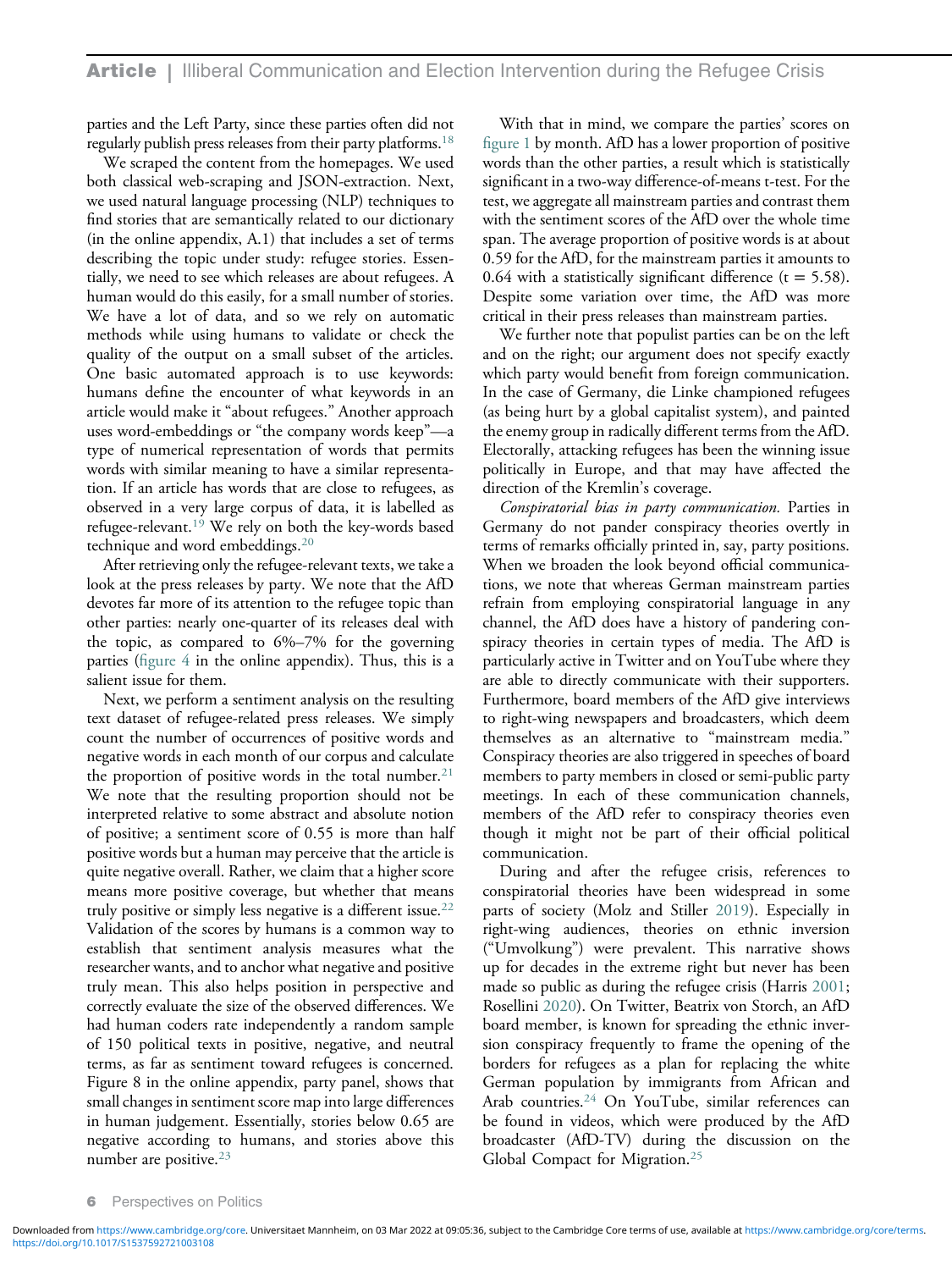

<span id="page-6-0"></span>Figure 1 Sentiment analysis: AfD versus Mainstream parties combined on refugees

Note: Proportion positive words (positive over positive+negative over month). Dashed line shows lower bound of what humans consider a positive story. Based on 1,265 total number of documents.

When giving interviews with right-wing newspapers and broadcasters, AfD members often change their lingo very significantly compared to their official political communication. When giving interviews to Compact and PI (Politically Incorrect), we find clear references to conspiracies in general and on ethnic inversion in particular.[26](#page-14-14) Politicians of the AfD are even willing to pick up these conspiracies in their speeches, however, being more careful about the terms used in order to prevent observation by internal intelligence authorities. Björn Höcke uses the yearly meeting of the far right-wing part of the AfD to refer to several conspiracy theories, including both ethnic inversion and plots of the government with other nations.[27](#page-14-15) Finally, there is evidence that the floor leader of the AfD, Alexander Gauland, also referred to this conspiracy when speaking in the plenary debate of the Bundestag,[28](#page-14-3) making the conspiratorial bias of the AfD very visible for a broader audience.

#### Mass Communication

Next, we want to appraise the role of foreign and domestic sources of communication on refugees. We focus on two

Kremlin media channels broadcasting online in German: Sputnik.de and RT Deutsch (Spahn [2018](#page-18-12)). Sputnik.de and RT Deutsch began operations at an opportune time—in the middle of November 2014, just as the number of asylum-seekers arriving in Europe started to tick up. Sputnik is a more voluminous operation, one that extended and rebranded abroad an existing domestic Russian service. Russia Today was specifically created for the Western media market. Given this original intention, we would expect to see that RT is more attuned to strategic goals in this case, namely, to feature more negative coverage, more conspiracies, and to depend more on the election calendar.

The case of a young girl ("Lisa") went missing for a few days in Berlin exemplifies this strategy very well. In January 2016, a young girl was announced missing by her German-Russian parents. When she re-appeared a few days later, she argued that she had been kidnapped and raped by some "southern-looking" men. Although during police interviews it became quickly clear that the girl made up the story, Russian media—RT Deutsch among others —reported intensively on this case. Russian media spread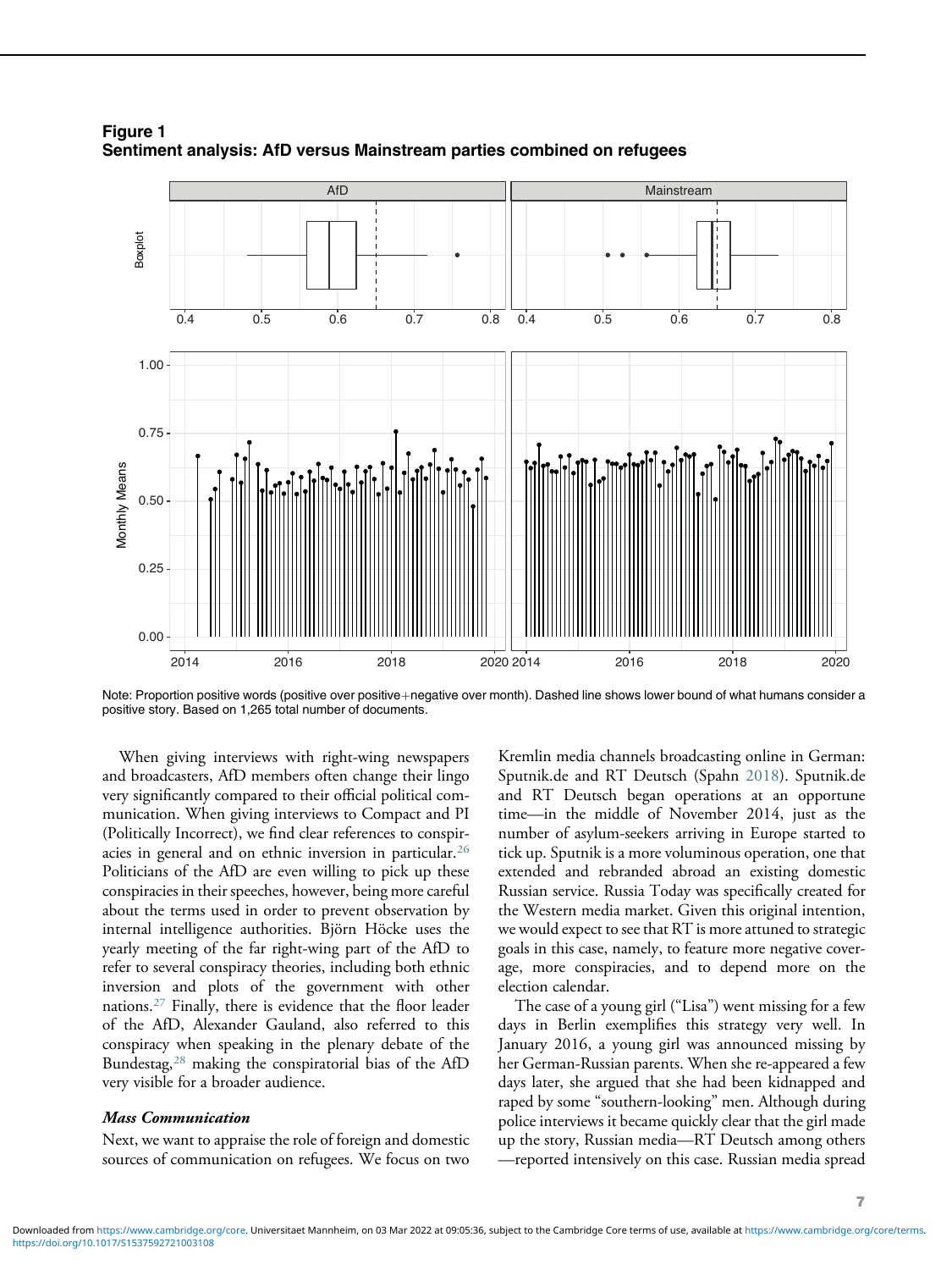conspiracies for weeks that refugees were responsible for committing the crimes against the young girl, arguing that the police were not willing to resolve crimes committed by refugees.[29](#page-14-16) Additionally, they accused German mainstream media to spark anti-Russian sentiments in the German public, aiming to reach their strategic goals of destabilizing mainstream political elites.<sup>30</sup>

Sentiment in mass communication. To put the coverage of the issue by the Russian sources into perspective, we compare it to the coverage by domestic sources. Specifically, we examine German media, including the Frankfurter Allgemeine Zeitung (FAZ—center-right, on the political spectrum), the Süddeutsche Zeitung (SZ center-left), Welt (center-right), Tageszeitung (TAZ/left), and Bild (tabloid). We start by scraping the entire corpus of more than 700 thousand articles published by those outlets.[31](#page-14-18) Next, we use the same Natural Language Processing (NLP) techniques described earlier in reference to party political communication to retrieve only refugee-relevant stories from our corpus.<sup>[32](#page-14-19)</sup>

This yields a total of 25,450 stories, for the period spanning the start of 2014 to the end of 2018 (broken down by news outlet in table 5). At the height of the crisis in the summer of 2016, there were some fifty refugeerelated stories across the different outlets daily, marking the topic's importance. There is a difference between the German and Russian outlets. Among the German ones, coverage ranges between 1% (Welt) and 10% (FAZ), with the mode being 6% (TAZ). The Russian outlets range between 11% (Sputnik) and 15% (RT). Russian media broadcasting in Germany focuses more of their attention on the topic of refugees than the modal German outlet during the period under study, an observation which is consistent with the posited influence operation pursued by those outlets. The high interest in some German media in refugees should come as no surprise—the challenge of accommodating the refugees has been one of the most significant political challenges in the history of the Federal Republic.

We next run a sentiment analysis on the monthly aggregated content, using the same procedure as described in the party communication section. [Figure 2](#page-8-0) shows the positive-words ratio of the refugee-related stories, by month, of the German and Russian publications. Russian sources are more negative, a result highly significant in a difference-means test. We aggregate Russian and German outlets and test for differences in mean over the whole time span. The Russian sources show on average a proportion of 0.53 positive words, whereas the German outlets are considerably more positive with about 0.57. The differences between the means is statistically significant on the 95% confidence level ( $t = 4.99$ ). The online appendix section B.1 presents sentiment results by outlet. As expected, RT has the lowest score: when only considering RT, the average proportion of positive words drops to 0.49. We should emphasize the importance of tailoring: Sputnik mostly re-translates Russian domestic propaganda, which was more focused on issues other than the Western European refugee crisis. While illiberal in nature, Russian domestic messaging may differ in emphasis from the most effective message from an external point of view. This encourages further thinking about how deflecting attention from domestic problems and intervening in foreign political discourses relate.[33](#page-14-7)

We conduct a validation analysis on a random sample of 150 pieces of text in order to see how humans would rate stories classified as more or less positive by the automatic scoring. Small changes in the sentiment score map into large differences in human judgement. $34$  As human judgement turns more positive, so does the mean automated score. It turns out that stories with a score of 0.55 and above are positive, and stories with a sentiment score of less than 0.55 are perceived as negative.

Figure 9 shows breakdown by outlet. Russian outlets have significantly more negative coverage than all other outlets. In fact, they exceed significantly even Bild, a national tabloid. One may note that German mass media outlets feature a more negative words ratio than the AfD in its press releases. This may reflect differences in the nature of communication mediums. Official party political text likely follows conventions that are different from news media reporting. We note that human coders find different cut-off criteria for positive versus negative stories for the two types of communication, which is consistent with the idea of different communication styles being used (0.65 for the cut-off to negative for political communications related to parties and 0.55 for communication related to papers).

Conspiratorial bias in mass communication. We argue that promoting conspiracies plays into the hands of local actors in Germany, appealing to supporters of non-mainstream parties. We also argue that it links up the "threat" refugees pose to ways in which the Kremlin has been "wronged" (by pro-democracy movements, sanctions) and thus it advances the Kremlin's geo-political objectives by making everything connected in a single arc of evil.

Anecdotal evidence suggests the wide use of conspiratorial tropes by Russian sources. The theme of Muslim refugees "invading" the EU is an integral part of the "effeminization" of the West trope in Kremlin communication (Cushman and Avramov [2021\)](#page-16-13).

On the issue of refugees, we attempt to identify the systematic conspiratorial bias in mass communication. We use NLP approaches to get deeper into the content of the articles and measure their relatedness to the topic of conspiracy. We generate a set of keywords for these topics based on our reading of a broad array of articles across outlets. These include general terms about secrets, hidden government documents, plots, "world leaders"—masters of geopolitical intrigue.[35](#page-14-21)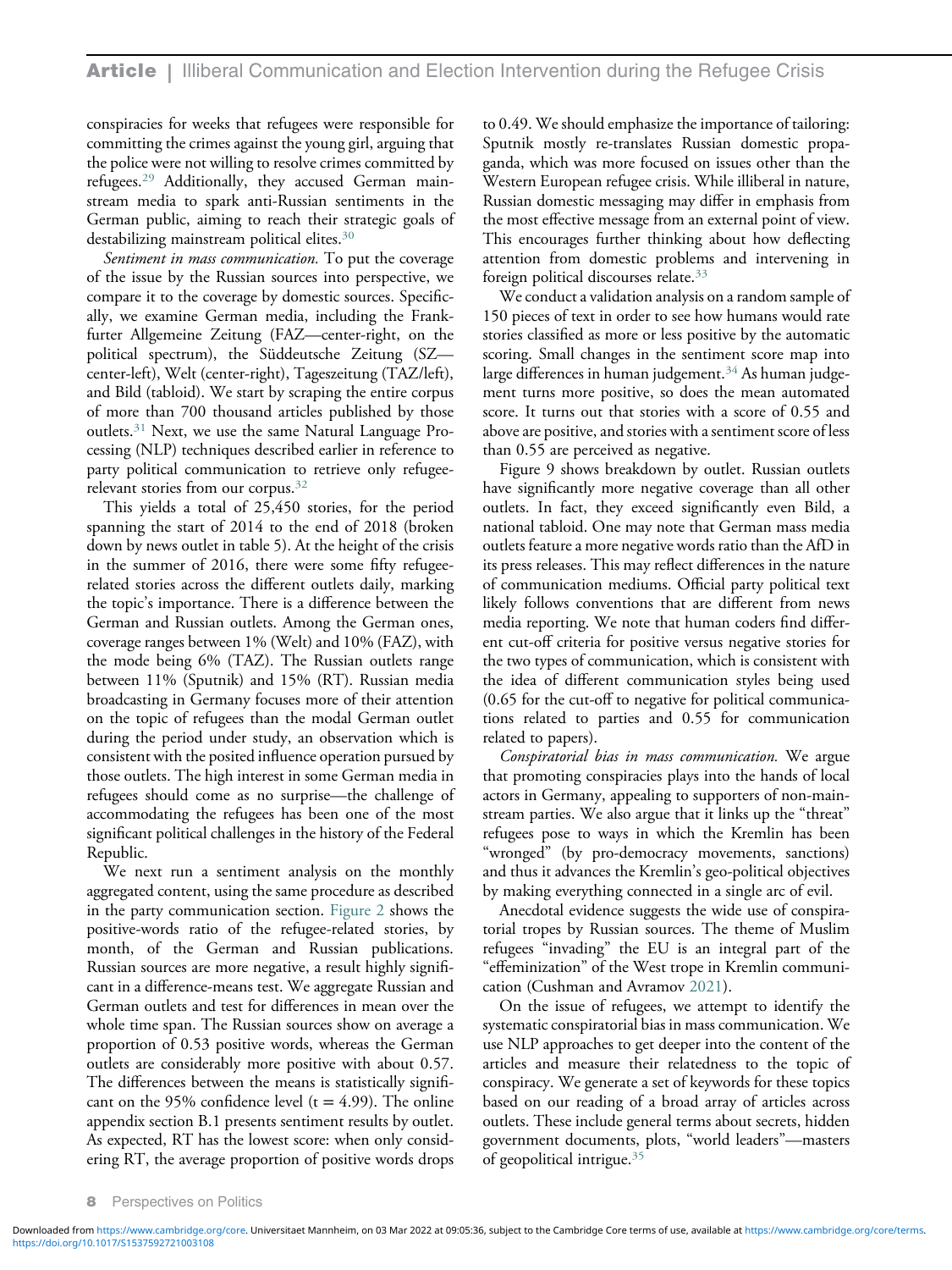<span id="page-8-0"></span>



Note: Proportion positive words (positive over positive+negative over month). Dashed line shows lower bound of (what human coders consider) positive stories. Based on 25,450 total number of documents.

<span id="page-8-1"></span>In the case of the Kremlin, conspiracy is often traced to George Soros, his Open Society foundation, and the color revolutions liberals are presumed to abet or even direct.<sup>[36](#page-14-22)</sup> We expect Kremlin sources to feature more of this language. Conspiracy-pandering not only presents the government in a bad light, but it also discredits the establishment more broadly and so plays into the hands of the AfD.

Conveniently, it creates a link to other issue-areas, in which the Russian government wants to sway public opinion. Thus, if Open Society and Western elites are the same actors who brought in refugees and who staged the Maidan protests in Ukraine, then all their actions, including democracy-promotion and the sanctions against Moscow, are illegitimate.

[Figure 3](#page-8-1) shows a density plot comparison in regard of the use of conspiratorial language between the two Kremlin newspaper sources and the five German ones, for all refugee-relevant stories in the period under study. The red

# Figure 3 Conspiracy language



Note: Russian/German media - broken/solid line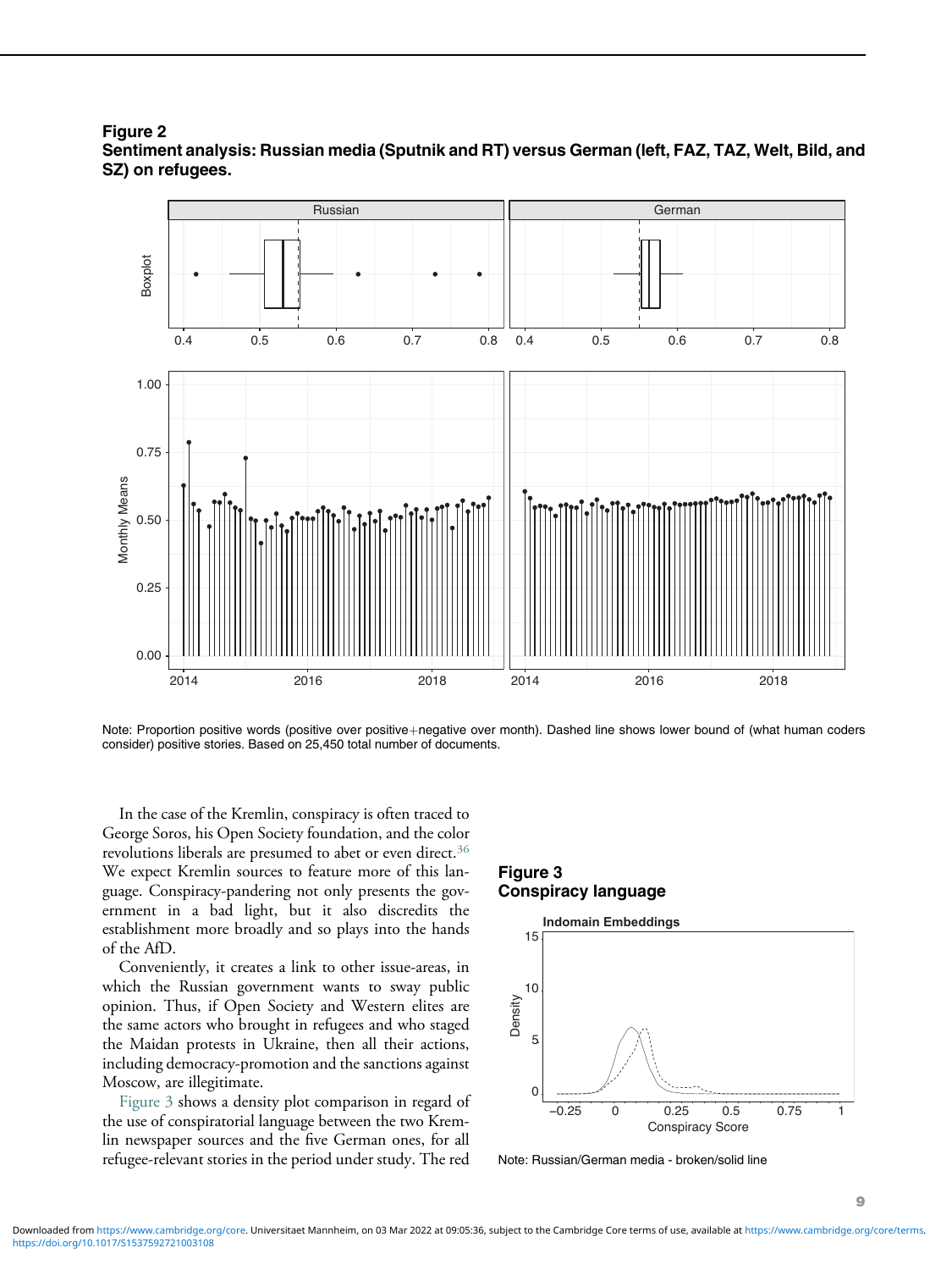line represents the density of German media and the dotted black line illustrates the same for Russian media.

To create the conspiracy scores for Russian and German news, we compute a similarity score between each article's words and conspiracy-related topic words using two types of word-embeddings.[37](#page-15-4) Though there is no black-andwhite pattern, distinctions are visible. For conspiracy, the fiftieth percentile of similarity on Russian media coincides with the seventy-fifth on German media.<sup>[38](#page-15-5)</sup> A comparison of means test confirms that these differences pass conventional levels of statistical significance.

We conducted a validation check, to ensure that clas-sification matches human judgement.<sup>[39](#page-15-6)</sup> When we take a closer look at the conspiratorial language within the Russian sources, we find that RT has a higher overall conspiracy score than Sputnik. Thus, conspiracy-pandering is especially valuable on democratic media markets.

We next conducted an ablation study by removing sequentially each word in our conspiracy-topic dictionary and re-calculating the produced results, to see which words increase similarity score in regard to conspiracy language the most. Figure 11 in online appendix D shows that Open Society, Euromaidan, and "interference" are among the most influential words driving conspiracy similarity. This confirms that one of the goals of pushing such stories may be to link domestic political debates in democracies to organizations and events that the Kremlin views as menacing, such as Western policy toward Russia and its neighborhood, while delegitimizing the welcome extended to refugees.

We should note that RT and Sputnik in German do not pander the most extreme versions of conspiracy theories. There are no accounts of lizards deciding world affairs. This may be due to norms of acceptable materials that they have to abide by or risk backlash in Germany. The channels hint and insinuate. An effeminate Europe on

its knees is a complex figure that links up the fight for gender identity (and the myth of a liberal agenda gutting the West's strength) to an image of defeat by "religious infidels." This can be easily related to a more complex conspiracy out there (e.g., by Soros) but the dots are to be connected in the readers' imagination. We do not claim that we address the many fascinating complexities that come with conspiratorial narratives. We have merely taken a first step to flag such (related) discourse in a very large body of media publications and we hope future research can continue the analysis we start.<sup>[40](#page-15-7)</sup>

# From Mass Communication to Election Intervention

Here, we examine whether Kremlin-sponsored coverage increased closer to German elections, in particular close to the federal election of 2017, the election most likely to affect national policy.

PROPOSITION 2: Kremlin sources will show disproportionate interest in refugees close to elections as compared to domestic mass media: with a spike especially likely for RT, and for the national elections.

To help visualize the data, we aggregated the daily stories and created a scatter plot by month in fi[gure 5.](#page-10-0) The figure also includes asylum registrations in Germany ('# asyl reg' line), based on monthly data from Eurostat.<sup>[41](#page-15-8)</sup> The applicant numbers are not labeled but the lowest number— 10,175—of asylum seekers is observed in February of 2014, and the highest number is recorded in August 2016—92,115 registrations. The graph carries dashed lines for state elections and with a solid line for the federal election in the period. There are a total of seventeen different polls, held on fourteen distinct dates [\(table 2\)](#page-11-0).

We see that some German outlets devote more attention to the topic close to state elections taking place in the

#### <span id="page-9-0"></span>Figure 4 Event study: Deviation of observed from expected daily refugee stories





10 Perspectives on Politics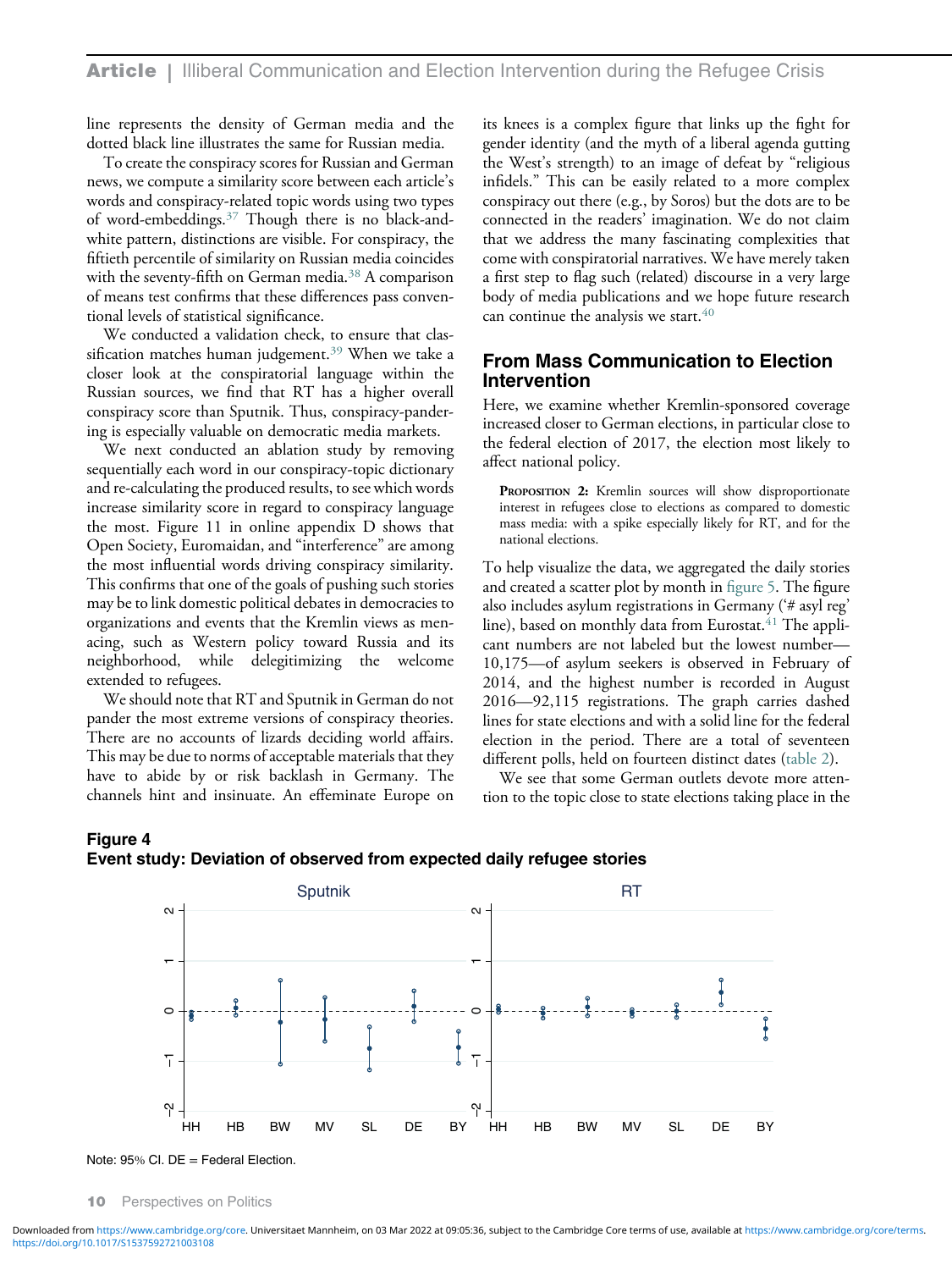<span id="page-10-0"></span>Figure 5 Refugee stories by outlet, with elections



Note: Refugee stories by outlet (monthly), with elections (state/federal - broken/solid vertical lines). Asylum registration trend shown for comparison and not to scale.

months of March and September of 2016. This is the period of the highest number of refugee-registrations and of the British referendum on leaving the EU. Russian outlets share some of this tendency. Kremlin-affiliated media seems to devote disproportionate coverage close to the ensuing elections in March 2017 (Saarland) and in the federal election of September 2017.

A direct comparison would have the advantage of simplicity, but it cannot properly capture trends impacting all outlets at the same time in a similar manner. If high levels of arrivals, or some other variables, are driving interest in the refugee topic, we need some way of accounting for these factors. In addition, what we are truly interested in is comparing the relative spikes of electionrelated interest across publications. Do Kremlin-aligned media experience more/stronger spikes relative to German media?

We adopt an event-study estimation approach to answer this question. Frequently used in financial economics, this approach tries to establish whether some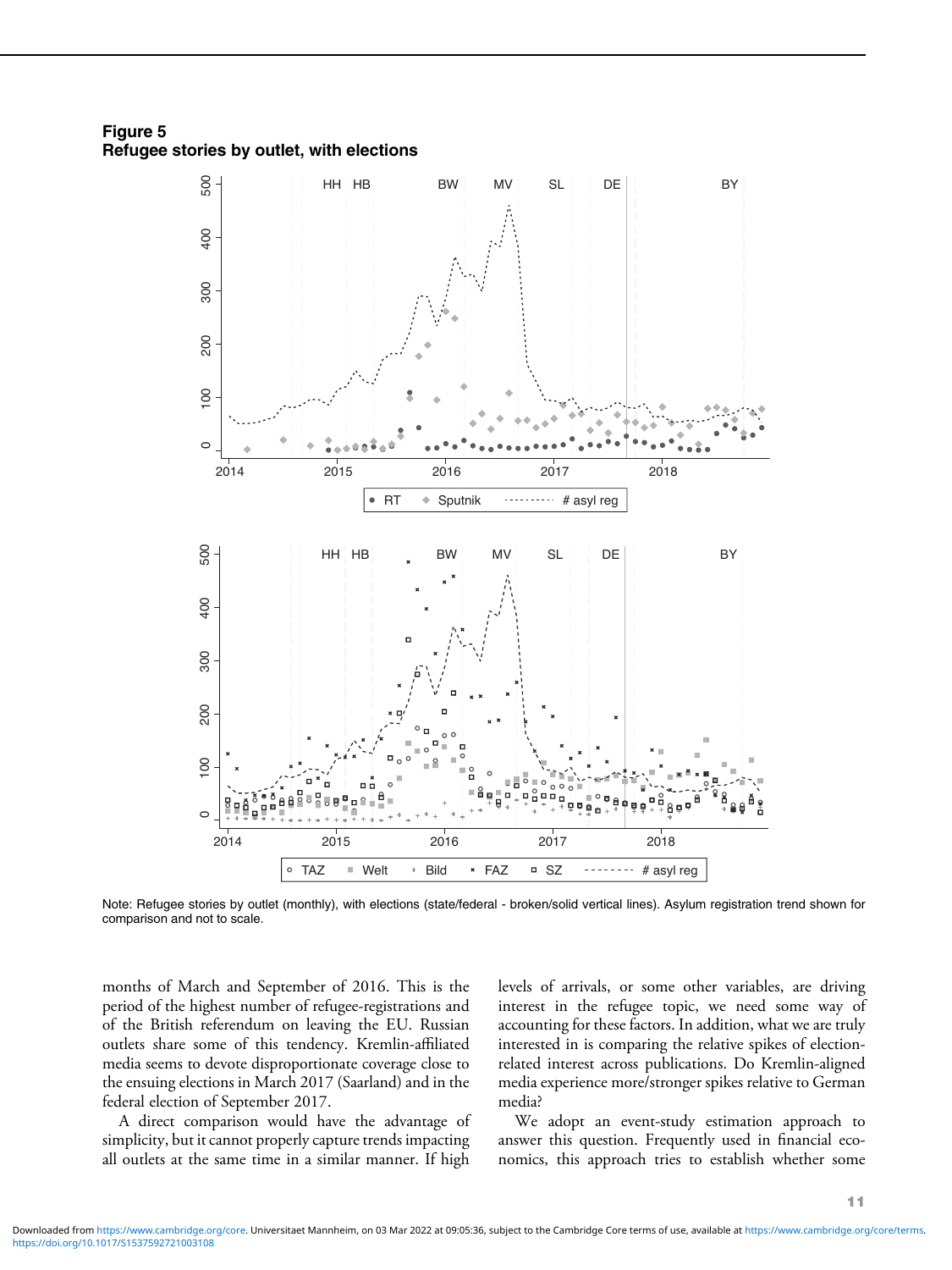**Article** | Illiberal Communication and Election Intervention during the Refugee Crisis

<span id="page-11-0"></span>

| Table 2<br>German elections (land and federal) |                                                                  |
|------------------------------------------------|------------------------------------------------------------------|
| <b>Date</b>                                    | Locality                                                         |
| August 31, 2014                                | Saxony (SN)                                                      |
| September 14, 2014                             | Brandenburg (BB), Thuringia (TH)                                 |
| February 15, 2015                              | Hamburg (HH)                                                     |
| May 10, 2015                                   | Bremen (HB)                                                      |
| March 13, 2016                                 | Baden-Württemberg (BW), Rhineland-Pfalz (RP), Saxony-Anhalt (ST) |
| September 4, 2016                              | Mecklenburg-Western Pomerania (MV)                               |
| September 18, 2016                             | Berlin (BE)                                                      |
| March 26, 2017                                 | Saarland (SL)                                                    |
| May 7, 2017                                    | Schleswig-Holstein (SH)                                          |
| May 14, 2017                                   | North Rhine-Westphalia (NW)                                      |
| September 24, 2017                             | Bundestag/Federal (DE)                                           |
| October 15, 2017                               | Lower Saxony (NI)                                                |
| October 15, 2018                               | Bavaria (BY)                                                     |
| October 28, 2018                               | Hesse (HE)                                                       |

events produce "abnormal" returns in the portfolios of some firms but not others (MacKinlay [1997\)](#page-17-12). All stock returns are hypothesized to behave the same way, prior to some shock hitting some but not others, at which point their returns diverge: revealing that the shock has differential effects on a theoretically relevant subset. For example, when Suharto had an operation for a heart bypass, politically connected firms experienced a nose-dive reflective of the risk that political connections will lose value if the operation went awry. $42$  Other firms' returns did not budge in value nearly as much.

Key in those approaches is defining an estimation window and an event window. The estimation window helps determine each firm's expected stock return (at any time, leading up to and during the event). The idea is to use the estimation window outside of the event to develop a predictive model of returns, which is then applied to the event window: the difference between expectation and actual return provides evidence about whether or not expectations diverge significantly from what is observed. If yes, we conclude that the event is indeed a significant factor for abnormal (higher or lower) returns in the selected stocks. Formally, the model is summarized by Equations  $1$  and  $2.43$  $2.43$  We adjust the notation to our case. The average election-window effect (the divergence we are looking for) is defined as the average abnormal publication per day, a deviation calculated as a mean and confidence interval based on the difference between prediction and observation in the event window of daily stories on refugees.



$$
p = \frac{1}{N} \sum_{i=1}^{N} \varepsilon_{i0}^{*}
$$
 (2)  
Average Electron Effect Average Abnormal # Publications

 $\Lambda$ 

For the event window, we use the one-month period before and after an election (-30 to 30 days from the poll). This is our event=1 (shock) period. For the estimation window, we use the outlying one-month period in each direction: so the -60 to -30 days (period before the poll), and the 30 to 60 days (period after a poll). This is our nonevent, or event=0, period. In this period, underlying factors are most likely to be similar, and so this period should be most comparable to the election-proximate, event=1, period.<sup>[44](#page-15-11)</sup> We need at least several weeks before the election to capture the campaigning period. We also want to capture the period following elections, since the results are discussed, coalitions are formed and broken, and this, to us, is still a salient period for discussing political issues with a view toward damaging a political target.

The data, presented in [table 2](#page-11-0), presents some challenges. The two earliest elections fall outside of the period of operation of RT and Sputnik and cannot help identify the effects of election proximity on coverage. Of the remaining elections, some take place right after another: Lower Saxony held elections three weeks after the federal election. That poses issues with identifying the effects of election period: in October, if we are right, outlets should start responding to the end of the federal election period by decreasing coverage but the nearing state election may offset some of the expected decline. This would bias our test against finding an effect of the kind we are after.

To deal with that, we merge elections less than two months apart into a single event, defining the period between them as part of the election window (we still include the thirty days before the earliest election and the

#### 12 Perspectives on Politics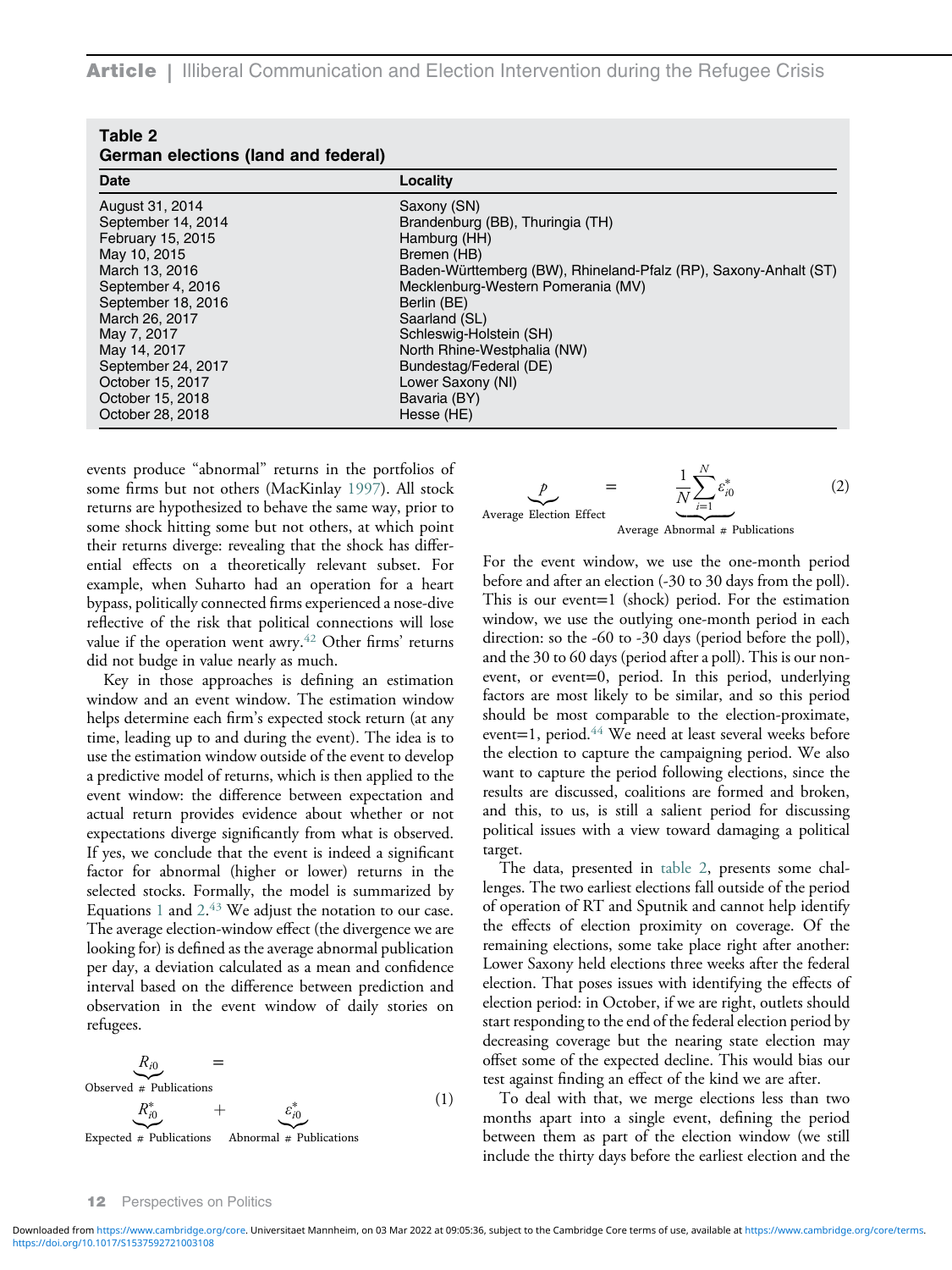same period after the latest election in the event window). This affects, in particular, the Mecklenburg-Western Pomerania and Berlin Land elections; the Saarland, Schleswig-Holstein, and North Rhine-Westphalia ones; the Bundestag election and the Lower Saxony Land election; and the Bavaria and Hesse Land elections. Altogether, we have seven election events, labeled in fi[gure](#page-10-0) [5](#page-10-0) by the Land abbreviation of the (earliest, or first alphabetically) state holding a contest: 'HH' for Hamburg, 'SL' for Saarland and Schleswig-Holstein, and so on (we use 'DE' for the federal, Bundestag election).<sup>[45](#page-15-0)</sup> Our interest is to compare the number of stories within and outside of an event-window, for each of the seven election periods.

We use the estimation period to construct a model of how a particular news outlet publishes on refugees. To take the example of Sputnik, we fit an OLS model predicting Sputnik's interest in refugee publications as a function of all German outlets' interest during the same period and the number of asylum-seekers. We do the same for RT. Then, we use the fitted coefficients to estimate expected coverage in the election windows based on the same regressors. If this expectation deviates significantly from what we actually see, then we have "abnormal" coverage. Note that if German outlets are affected by the election, the approach should still work since we want to know whether Kremlin-aligned ones are affected \emph {more} (i.e., exhibit abnormally high coverage).

The results are shown in [Figure 4.](#page-9-0) Standard errors and p-values are calculated using asymptotic t-statistics (MacKinlay [1997\)](#page-17-12).<sup>46</sup> There is no evidence of higher interest in elections close to Land contests; indeed, in some cases the two Russian sources covered refugees less heavily than German outlets. Things look different, when it comes to the federal election. RT Deutsch, but not Sputnik, publish 0.3 more stories per day in the month before and after the national (DE) election. Considering the daily average of 0.5 stories, this is a significant increase of 60%. RT, set up specifically as a foreign broadcasting operation, again exhibits more "propagandistic opportunism." When it matters, the channel appears to broadcast more political communication on a topic favoring a locally aligned party—at rates exceeding domestic media interest in the policy issue. Salience increases with elections.

# Importance of Foreign Political Communication in the Elections

Populist and anti-systemic parties, particularly on the right wing, have been on the rise in many democracies for at least a decade (e.g., Norris and Inglehart [2019;](#page-17-19) Rooduijn et al. [2019\)](#page-18-9). A growing literature has identified a number of factors facilitating the success of these parties: large-scale processes of international economic cooperation, migration, and political integration that provoked public opposition that fueled support for these parties (Kriesi et al.

[2006;](#page-17-20) Hooghe and Marks [2018](#page-17-21)). Others pointed to changes in the communication, in particular, the rise of the Internet and social media as a facilitator of the electoral success of elite-challenging, populist actors (Engesser et al. [2017;](#page-16-14) Schaub and Morisi [2020](#page-18-13)). We extend this debate by showing how information coming from abroad may have contributed to the success of populist parties in democracies.

We identify a strategy of election interventions that is novel and difficult to discern. Being a part of ongoing state-to-state communications operations, this type of intervention can only be identified through comparative analysis of trends relative to events and other sources of communication. We argue that illiberal regimes promote illiberal propaganda abroad, and that coverage should increase close to elections in democracies. Our case work suggests that Kremlin-controlled media promoted refugee stories, an issue beneficial to the populist far-right AfD party in Germany, in a manner more similar to the way the AfD approached the issue. Kremlin sources, and specifically the external propaganda outlet RT, promoted more negative sentiment and conspiratorial narratives—mainstays of AfD political communication. We also find that Kremlin-controlled outlets published more on the issue specifically close to the federal election, the contest that mattered most.

How might this coverage have helped the AfD? First, there is the direct reach of the channels which, according to our evidence, amounts to 6%–7% of Germans getting their news directly from the Kremlin outlets.<sup>[47](#page-15-12)</sup> Second, there is the indirect reach. RT and Sputnik are part of an ecology of entertainment channels, including Ruptly, InTheNow, and others. These would take content from RT and mix it to push out infotainment, without the source being necessarily recognizable (RT itself often uses nondescript acronyms such as RNA). We know that some of these outstrip German media in popularity. In addition, we know that much of RT's and Sputniknews's content is picked up on Twitter. Some Twitter hashtags become viral.[48](#page-15-13) The contents produced by RT and Sputnik get coverage of other media, thereby influencing public discourse—not least by making certain topics legitimate. This certainly happened in the "Lisa" case of a German-Russian teenager allegedly abused by refugees, and it happens more broadly when results of public opinion surveys, commissioned by these Russian sources (or appearances of German politicians on RT or Sputniknews), attract attention in the media. $49$  Third, AfD party activists and leaders used the Russian channels in their political communications. A survey of party activists found that the RT Facebook page was the most liked information resource, preceded only by the Facebook pages of the party page and the page of the Pegida movement.[50](#page-15-4) Given that mainstream media shunned the topics promoted by the AfD, access to an outlet with friendly political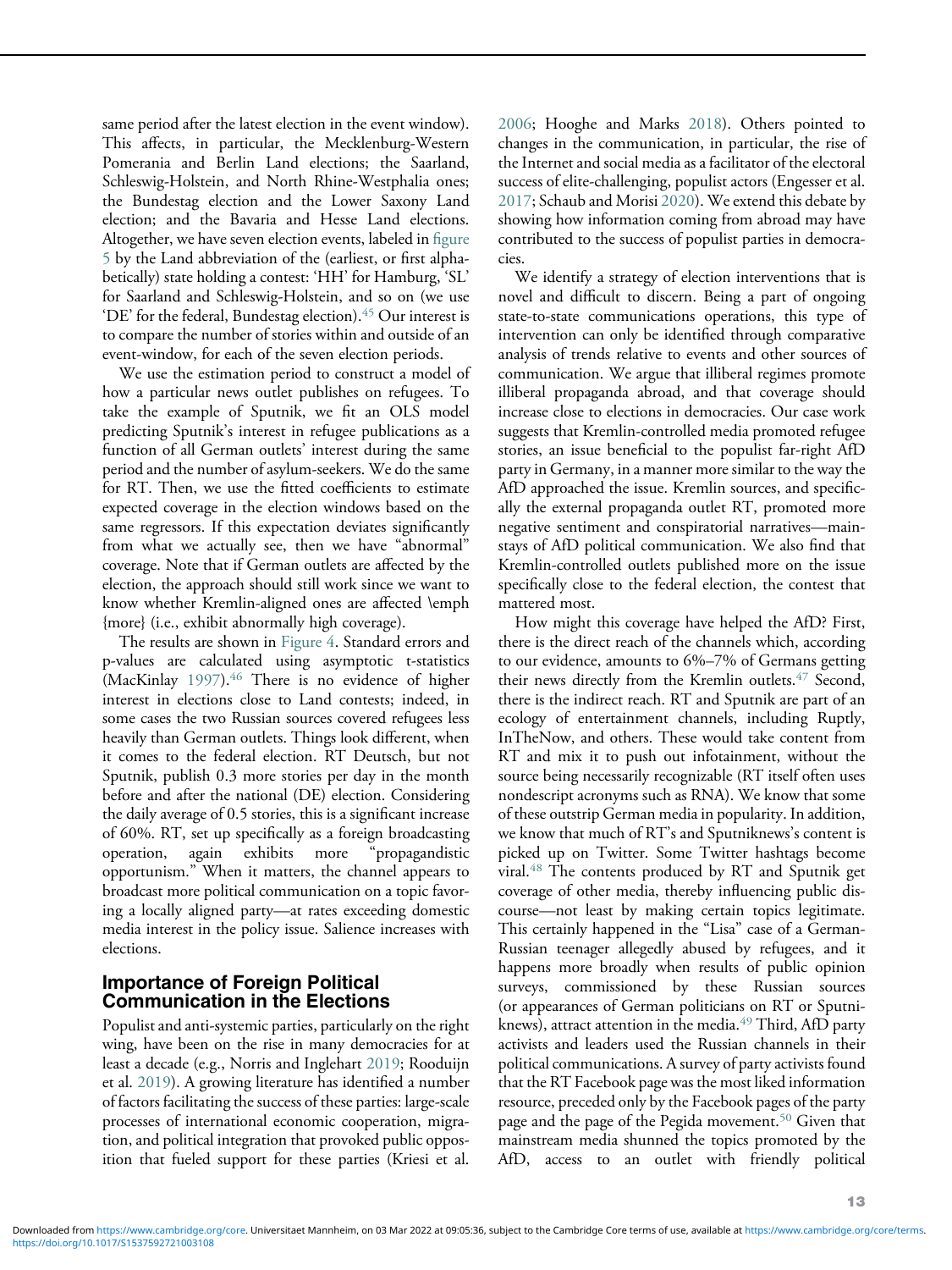communication may have played an outsized role for mobilization purposes (Rone [2021](#page-18-14)).

What was the ultimate effect of this on the campaign in terms of views on refugees, support for AfD, voters cast? We lack an identification strategy to answer these questions at present. It has been demonstrated that negative framing of refugees influences mass attitudes: support for redistribution and integration diminishes (Avdagic and Savage [2020](#page-15-15)). We also refer to studies of political communication that demonstrate that consistent messaging has a non-trivial effect on party support and electoral outcomes (DellaVigna et al. [2014;](#page-16-15) Adena et al. [2015;](#page-15-16) Butler and De La O [2011](#page-16-16); Crabtree and Kern [2018\)](#page-16-17).

<span id="page-13-1"></span><span id="page-13-0"></span>Whatever the relationship between media coverage of migration and the electoral performance of the  $AfD$ ,<sup>51</sup> the AfD's rise has had wider implications for German domestic politics. With increasing electoral gains of the AfD since 2014, German politics changed dramatically both on the regional and the federal level (Schmitt-Beck [2017\)](#page-18-15). On the federal level, the surge of the AfD changed politics considerably. With almost 13% vote share in the 2017 federal election and considered by all other parliamentary parties as not a potential coalition partner, the entrance of the AfD in the Bundestag prevented any two-party coalition despite the so-called "Grand Coalition," composed of CDU/CSU<sup>52</sup> and SPD, which was originally meant to be a coalition only to be formed in times of emergency (Bräuninger et al. [2019](#page-16-18)). After an attempt at forming a novel coalition comprised of CDU/CSU, the liberal FDP, and the Greens had failed, CDU/CSU and -grudgingly- SPD agreed to form yet another coalition government—after an unprecedentedly long process of government formation (Gärtner, Gavras, and Schoen [2020](#page-16-19)). This example nicely demonstrates the challenges the entry of the far-right AfD poses for electoral politics and governing in Germany.

<span id="page-13-9"></span><span id="page-13-8"></span><span id="page-13-7"></span><span id="page-13-6"></span><span id="page-13-5"></span><span id="page-13-4"></span><span id="page-13-3"></span><span id="page-13-2"></span>What does our work suggest for other cases? We know that the Kremlin's combination of truths, half-truths, and plain lies forms a powerful information campaign, reaching many markets—in Europe,<sup>[53](#page-15-19)</sup> North America, and beyond. Ramsay and Robertshaw [\(2019\)](#page-18-15) show how widespread the Russian information influence is, targeting a large number of European states. In Eastern Europe, the issue of the refugees has empowered right-wing parties (Bustikova [2019\)](#page-16-20). It is also notable that once a certain narrative is distributed, other regimes and interested actors can pick it up and amplify it. In the ecology of illiberal regimes, some more powerful and some less, certain actors can participate in the production of the propaganda that we identify—and others use it for their advantage, while also passing it along. The mechanism and methods we flag can help others work to delineate a new emerging bloc of political affinities in world affairs (Koesel and Bunce [2013\)](#page-17-1), one that connects political movements of a certain bent across borders. Questions for further research include the relationship between conspiracy narratives and support for authoritarianism, the links between domestic and external propaganda, and what part directed political communication plays in issue- and party-oriented election interventions.

# Acknowledgements

The authors thank the editor and three anonymous reviewers for their help; the usual caveat applies.

### Supplemental Materials

- A. Party Political Communication
- B. Mass media Data
- C. Validation of Sentiment Scores
- D. Procedure and Keywords for Similarity to Conspiratorial Language
- E. Event Analysis

To view supplementary material for this article, please visit [http://dx.doi.org/10.1017/S1537592721003108.](http://dx.doi.org/10.1017/S1537592721003108)

#### Notes

- 1 See [https://www.rt.com/news/442769](https://www.rt.com/news/442769-merkel-autocratic-failures-wimmer/) [merkel-autocratic-failures-wimmer/](https://www.rt.com/news/442769-merkel-autocratic-failures-wimmer/).
- 2 "Die Bundeskanzlerin wusste bestens Bescheid", Willy Wimmer zur Flüchtlingskrise 2015 [DFP 43]", RT September 6, 2019; Wir schaffen das": Statistik nach 5 Jahren", RT August, 31 2020; "Die erste Lüge war das "Wir" – Fünf Jahre Merkels "Wir schaffen das", RT September 29, 2020.
- 3 "451 Grad | AfD jagt Merkel & Partner bis Jamaika | 49.5", RT September 29, 2017; "Die AfD ist eine Art neue Volkspartei der neuen Bundesländer"—Thomas Fasbender im Gespräch", RT September 29, 2017.
- 4 For a thorough introduction to the field see Grimmer and Stewart [2013](#page-17-22).
- 5 See Bakalov [2020](#page-15-20) for a recent review.
- 6 See Baum and Potter [2008](#page-16-7) on relationship between mass public opinion, media, and foreign policy.
- 7 Soviet propaganda focused on the failings of capitalism and the ideological superiority of Communism; Ebon [1987](#page-16-21).
- 8 Radio France Internationale and the British Broadcasting Corporation are cases in point.
- 9 China Global Television Network, the international arm of China Central Television was rebranded in 2016, and can be viewed in this light.
- 10 A research agenda examines the consequences and behavioral correlates of exposure to conspiracism. Uscinski, Klofostad, and Atkinson [2016](#page-18-11) find that conspiratorial disposition appears orthogonal to partisanship in the United States, but belief in conspiracy theories depresses political participation; Uscinski and Parent [2014](#page-18-16). Conspiracy is sometimes seen as a populist theory of power; Fenster [2008.](#page-16-3) Invernizzi and Mohamed [2019](#page-17-23) demonstrate experimentally that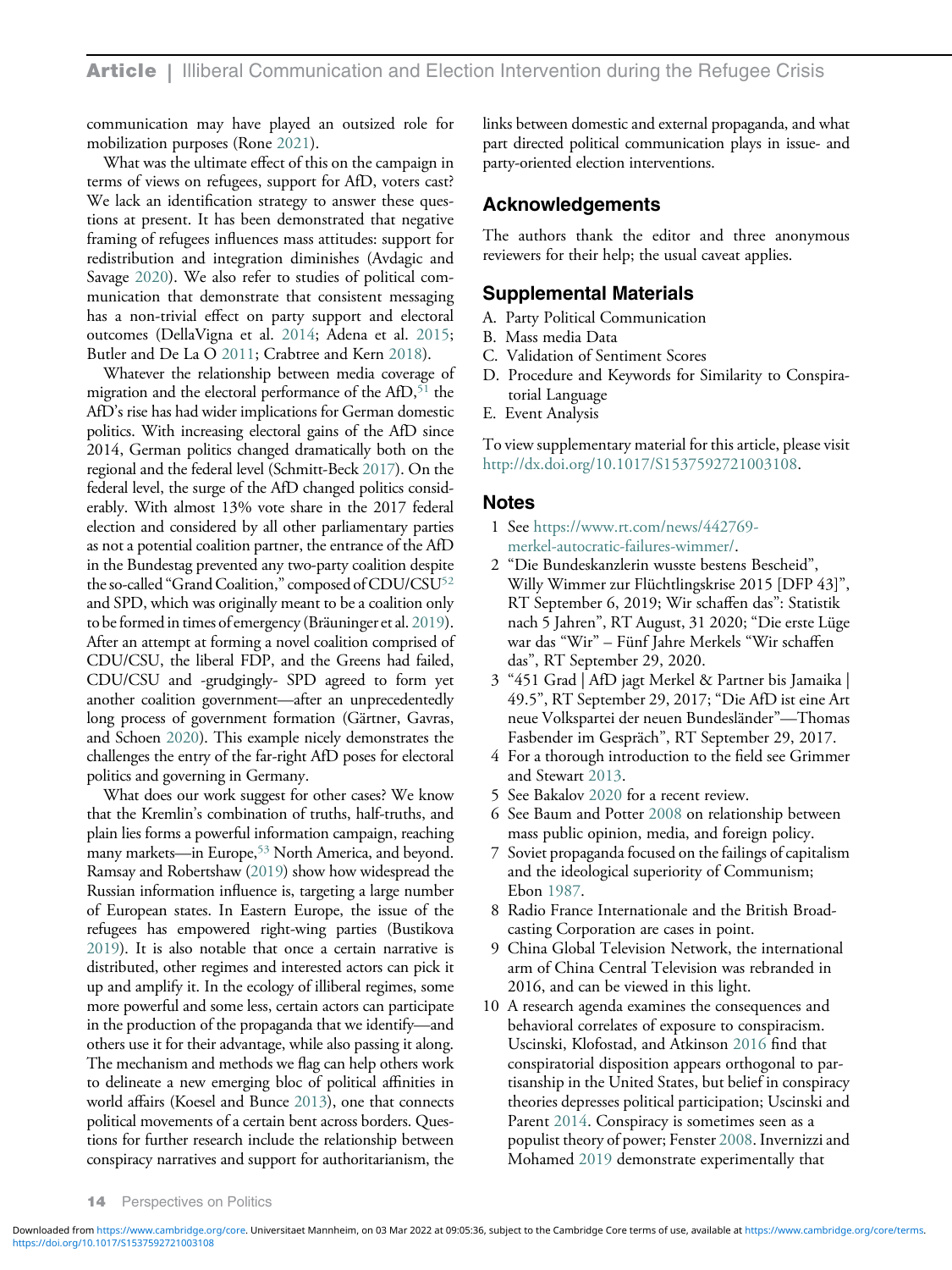being told that a particular event represents a conspiracy tends to lower trust both in the media, as a source of information, and in official institutions.

- <span id="page-14-0"></span>11 See "U.S. missiles are big issue in key West German election," 1983, United Press International, March 3; "West Germans Accuse Soviets of Interfering in Election," 1983, Washington Post, February 26; and "Soviets 'Campaign' in Bonn Election, Vigor of Diplomacy Underscores Concerns," February 5.
- <span id="page-14-12"></span><span id="page-14-11"></span><span id="page-14-10"></span><span id="page-14-1"></span>12 Levin [2020](#page-17-24) recounts:"Prior to 2016 there were at least five electoral interventions in American presidential elections using a variety of covert and overt methods by Nazi Germany, Revolutionary France, Great Britain, and the Soviet Union, some using quite similar methods. For example, one of the main methods used by Nazi Germany in their attempt to prevent FDR's election to a third term in the 1940 U.S. elections was the covert leak (via a bribed U.S. newspaper) of a captured Polish government document four days before the election that supposedly showed FDR to be a 'hypocrite' and a 'warmonger'."
- <span id="page-14-15"></span><span id="page-14-14"></span><span id="page-14-13"></span><span id="page-14-2"></span>13 See European Parliament, 2017, "Asylum and Migration in the EU: Facts and Figures," June 30.
- <span id="page-14-16"></span><span id="page-14-3"></span>14 Die Linke pursues a leftist agenda, including criticism of capitalism, demands for high levels of redistribution, and a plea for ending Germany's NATO membership. Some highlight its origins as the heir of the state party of German Democratic Republic, and conceive of it as possibly an anti-systemic party.
- <span id="page-14-17"></span><span id="page-14-4"></span>15 "Alternative für Deutschland AfD-Vize Gauland nennt Flüchtlingskrise 'Geschenk' für seine Partei," 2015, SZ, December 12.
- <span id="page-14-19"></span><span id="page-14-18"></span><span id="page-14-5"></span>16 Humprecht [2019](#page-17-16) also finds that in German-speaking countries, immigrants are most frequently targeted.
- <span id="page-14-6"></span>17 During Donald Trump's presidency, conspiracies played an important role in mobilizing core political supporters. See Jeff Tollefson, 2021, "Tracking QAnon: How Trump Turned Conspiracy-Theory Research Upside Down," Nature, February 4.
- <span id="page-14-20"></span><span id="page-14-7"></span>18 Since the FDP was not represented in the Bundestag from 2013–2017, we excluded the FDP from our analysis during this time span. For the AfD, we find a slightly different kind of political communication. The party itself published press releases frequently, especially during the time before 2017 when not being represented in the Bundestag. We use party press releases for the AfD, since they use this tool of political communication on the party level as often as and more importantly following same structure as the parliamentary group from 2017 on.
- <span id="page-14-22"></span><span id="page-14-21"></span><span id="page-14-8"></span>19 Refer to the online appendix, section A.1, for more, including discussion of the quality of the assembled corpus.
- <span id="page-14-9"></span>20 We compute the cosine similarity between the vectors representing each article and the topics of the dictionary,

and we employ a cut-off on the similarity scores to filter relevant refugee stories, which we combine with the presence of any of the keywords in the title.

- 21 Total means the sum of positive and negative. We employ WortSchatz, (Remus, Quastoff, and Heyer [2010](#page-18-17)) with annotated 15,649 positive and 15,632 negative word forms.
- 22 Like all text-analysis tools, sentiment analysis has its strengths and weaknesses. Its simplicity and tractability makes it a preferred approach in computational social science (Soroka et al. [2015\)](#page-18-18). It cannot capture complex sentiments such as irony, however. Furthermore, the target of the negative sentiments may or may not be what the researcher envisioned.
- 23 Refer to online appendix section C for more.
- 24 NDR.de, 2020, "Verschwörungstheorie: Der große Austausch," March 3 [\(https://twitter.com/beatrix\\_](https://twitter.com/beatrix_vstorch/status/729267738481430528) [vstorch/status/729267738481430528\)](https://twitter.com/beatrix_vstorch/status/729267738481430528).
- 25 <https://www.youtube.com/watch?v=YMcReYJrPe4> .
- 26 PI-news, 2019, "Markus Frohnmaier sieht ernste Bedrohungslage für AfD-Politiker," March 16, and [https://www.youtube.com/watch?v=\\_108c5WQFvs](https://www.youtube.com/watch?v=_108c5WQFvs).
- 27 [https://www.youtube.com/watch?v=29trN1IZccU.](https://www.youtube.com/watch?v=29trN1IZccU)
- 28 Der Westen, 2018, "Flüchtlingspakt: AfD-Chef Gauland verbreitet Verschwörungstheorie—danneskaliert es völlig im Bundestag," November 18.
- 29 "Berlin: Minderjährige vergewaltigt, Polizei tatenlos" 2016, Sputnik, January 17.
- 30 "In eigener Sache: Die selbsterfüllende Prophezeiung von RT Deutsch als Propagandasender," 2017, RT, September 22.
- 31 Refer to online appendix, section B, for quality of the corpus.
- 32 We compute the cosine similarity between the vectors representing each article and the topics of the dictionary, and we employ a cut-off on the similarity scores to filter relevant refugee stories, which we combine with the presence of any of the keywords in the title.
- 33 For example, Field et al. [2018](#page-16-5) analyze"13 years (100K articles) of the Russian newspaper Izvestia and identify a strategy of distraction: articles mention the U.S. more frequently in the month directly following an economic downturn in Russia."
- 34 Refer to figure 8 in the online appendix, section C.
- 35 Refer to online appendix section D.
- 36 In one conspiracy theory-laced story, RT asks whether Soros is the architect of the plan to resettle refugees in Europe, to weaken the EU, and make it more pliant to its wishes. In others, Merkel and Soros are working together, or there is a left-wing conspiracy to bring more people with Islamic backgrounds to Europe ("War Soros Architekt eines vermeintlichen Merkel-Plans zur Destabilisierung Europas?" 2017, see [https://deutsch.rt.com/europa/47675-](https://deutsch.rt.com/europa/47675-Amerkels-geheime-fluechtlingsquoten-ohne-bruessel-eu/)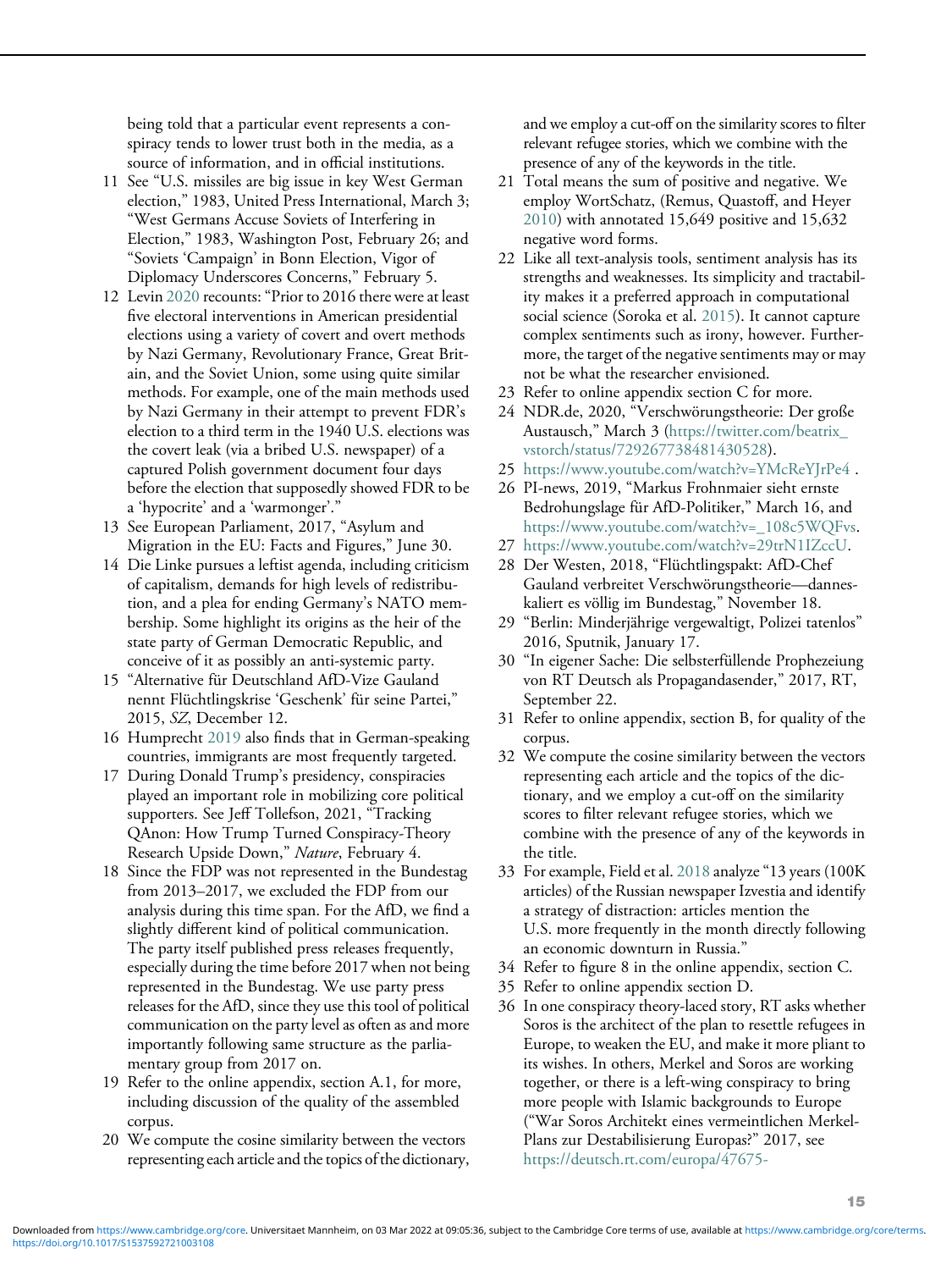**Article** | Illiberal Communication and Election Intervention during the Refugee Crisis

<span id="page-15-13"></span>Amerkels-geheime-fl[uechtlingsquoten-ohne-bruessel](https://deutsch.rt.com/europa/47675-Amerkels-geheime-fluechtlingsquoten-ohne-bruessel-eu/)[eu/](https://deutsch.rt.com/europa/47675-Amerkels-geheime-fluechtlingsquoten-ohne-bruessel-eu/) in RT Deutsch, March 14). Other stories posit secret deals between Merkel and Erdogan ([\https://](https://deutsch.rt.com/europa/47675-merkels-geheime-fluechtlingsquoten-ohne-bruessel-eu/) [deutsch.rt.com/europa/47675-merkels-geheime](https://deutsch.rt.com/europa/47675-merkels-geheime-fluechtlingsquoten-ohne-bruessel-eu/)fl[uechtlingsquoten-ohne-bruessel-eu/](https://deutsch.rt.com/europa/47675-merkels-geheime-fluechtlingsquoten-ohne-bruessel-eu/)), and that global capitalism is to blame [\(https://deutsch.rt.com/](https://deutsch.rt.com/programme/der-fehlende-part/77539-kritik-migration-oesterreichischer-historiker-hannes-hofbauer-im-gespraech) [programme/der-fehlende-part/77539](https://deutsch.rt.com/programme/der-fehlende-part/77539-kritik-migration-oesterreichischer-historiker-hannes-hofbauer-im-gespraech) [kritik-migration-oesterreichischer-historiker-hannes](https://deutsch.rt.com/programme/der-fehlende-part/77539-kritik-migration-oesterreichischer-historiker-hannes-hofbauer-im-gespraech)[hofbauer-im-gespraech](https://deutsch.rt.com/programme/der-fehlende-part/77539-kritik-migration-oesterreichischer-historiker-hannes-hofbauer-im-gespraech)), there is even a conspiracy theory linking the downed MH17 to the refugees ([https://deutsch.rt.com/gesellschaft/37041-cnn-und](https://deutsch.rt.com/gesellschaft/37041-cnn-und-eu-kommission-fluchtlingskrise/)[eu-kommission-](https://deutsch.rt.com/gesellschaft/37041-cnn-und-eu-kommission-fluchtlingskrise/)fluchtlingskrise/).

- <span id="page-15-14"></span><span id="page-15-4"></span>37 We calculate in a numerical space how close each articles words are to the conspiracy-related topic words; the closer the article to the topic words, the higher the cosine-similarity score.
- <span id="page-15-5"></span>38 Conspiracy: seventy-fifthth percentile (.11) in German media and fiftieth (.13) in Russian media.
- <span id="page-15-6"></span>39 Refer to the online appendix, section D.
- <span id="page-15-7"></span>40 Wagnsson and Barzanje [2021](#page-18-19) demonstrate the complexities of conspiratorial narratives, and show that Sputnik supported the Swedish populist right-wing party, the Sweden Democrats, by emphasizing refugees, liberal elites, and identity politics.
- <span id="page-15-18"></span><span id="page-15-17"></span><span id="page-15-8"></span>41 This data is available at [https://ec.europa.eu/eurostat/](https://ec.europa.eu/eurostat/data/database) [data/database](https://ec.europa.eu/eurostat/data/database), under "Population and Social Conditions … Asylum and managed migration … Asylum and Dublin statistics … Applications, asylum and first-time asylum applicants by citizenship, age and sex, monthly data (rounded)." The Eurostat data source is the German government.
- <span id="page-15-19"></span><span id="page-15-16"></span><span id="page-15-9"></span>42 See ch. 2, "Suharto, Inc.," in Fisman and Miguel [2008](#page-16-22).
- <span id="page-15-10"></span>43 See Wilf [2016.](#page-18-20) We thank Meredith Wilf for this specification and help with the approach.
- <span id="page-15-11"></span>44 Refer to the online appendix, section Е.
- <span id="page-15-0"></span>45 The duration of each event window in days is 59, 59, 59, 73, 108, 80, 72.
- <span id="page-15-2"></span><span id="page-15-1"></span>46 The model fit, or R², varies, mostly from .10 to .40. Ideally, a higher  $R<sup>2</sup>$  would allow for a more precise estimate in the event window. The wider confidence intervals likely reflect the greater uncertainty associated with the estimation window stage. Full replication code includes fitting the model on events, obtaining a test statistic for the difference between expected and predicted stories; available on request.
- <span id="page-15-20"></span><span id="page-15-15"></span><span id="page-15-12"></span><span id="page-15-3"></span>47 According to marginals of a survey conducted in March and April 2020, the following percentages of respondents said they used the following media at least one day per week: RT Deutsch, 6.9%, Sputnik Deutschland, 5.9%. A sample of 2,233 respondents was drawn from an online access panel of a survey firm using quota sampling designed to match the composition of the German electorate in terms of age, sex,

and education. Interviews were conducted from March 17 to April 19, 2020.

- 48 See Spahn [2018.](#page-18-12) See also: "Russian disinformation does not only rely on its own resources to spread its narratives about Ukraine. Twitter has been used so heavily that Russia Today and Sputnik are scoring more engagement than some of the German quality media combined"; "Wave of Disinformation from the Azov Sea," 2018, EU DisInfo Review, November 29.
- 49 See Telepolis, [https://www.heise.de/tp/features/](https://www.heise.de/tp/features/Sputnik-Umfrage-Misstrauen-und-Zweifel-an-Berichterstattung-der-Medien-3371430.html) [Sputnik-Umfrage-Misstrauen-und-Zweifel-an-](https://www.heise.de/tp/features/Sputnik-Umfrage-Misstrauen-und-Zweifel-an-Berichterstattung-der-Medien-3371430.html)[Berichterstattung-der-Medien-3371430.html.](https://www.heise.de/tp/features/Sputnik-Umfrage-Misstrauen-und-Zweifel-an-Berichterstattung-der-Medien-3371430.html)
- 50 "The AfD had a dispersed network structure of different opinion leaders on Facebook in July 2015. Among the 100,000 to 150,000 monthly active Facebook fans, the official party page had the largest audience with 51,800. The party leaders Petry and Lucke only had a reach of 12,900 each. Non-party actors had a higher reach within the AfD network, such as the Pegida movement (32,500), or the pro-Russian news outlets Russia Today (RT; 22,400) and Sputnik (13,400), and the Junge Freiheit (JF; 22,100)"; see Jäger [2021](#page-17-15), 4.
- 51 Scholars claim a positive association; Arzheimer and Berning [2019](#page-15-3); Mader and Schoen [2019.](#page-17-5)
- 52 Though CDU and CSU are separate parties, they act together at the federal level and form a joint parliamentary group.
- 53 For the case of France and Le Pen see PRI, "Accusations of Russian Meddling Come as No Surprise."

# References

- Adena, Maja, Ruben Enikolopov, Maria Petrova, Veronica Santarosa, and Ekaterina Zhuravskaya. 2015. "Radio and the Rise of the Nazis in Prewar Germany." Quarterly Journal of Economics 130(4): 1885–939.
- Albertazzi, Daiele, and Duncan McDonnell. 2008. Twenty-First Century Populism. London: Palgrave Macmillan.
- Arlt, Dorothee, and Jens Wolling. 2017. "Die Flüchtlingsdebatte in den Medien aus der Perspektive der Bevölkerung." Media Perspektiven 48(6): 325–37.
- Arzheimer, Kai. 2015. "The AfD: Finally a Successful Right-Wing Populist Eurosceptic Party for Germany?" West European Politics 38: 535–56.
- Arzheimer, Kai, and Carl Berning. 2019. "How the Alternative for Germany (AfD) and Their Voters Veered to the Radical Right. 2013-2017." Electoral Studies 60: 102040.
- Avdagic, Sabrina, and Lee Savage. 2020. "Negativity Bias: The Impact of Framing of Immigration on Welfare State Support in Germany, Sweden and the UK." British Journal of Political Science, 51(2): 624–45.
- Bakalov, Ivan. 2020. "Setting Soft Power in Motion: Towards a Dynamic Conceptual Framework."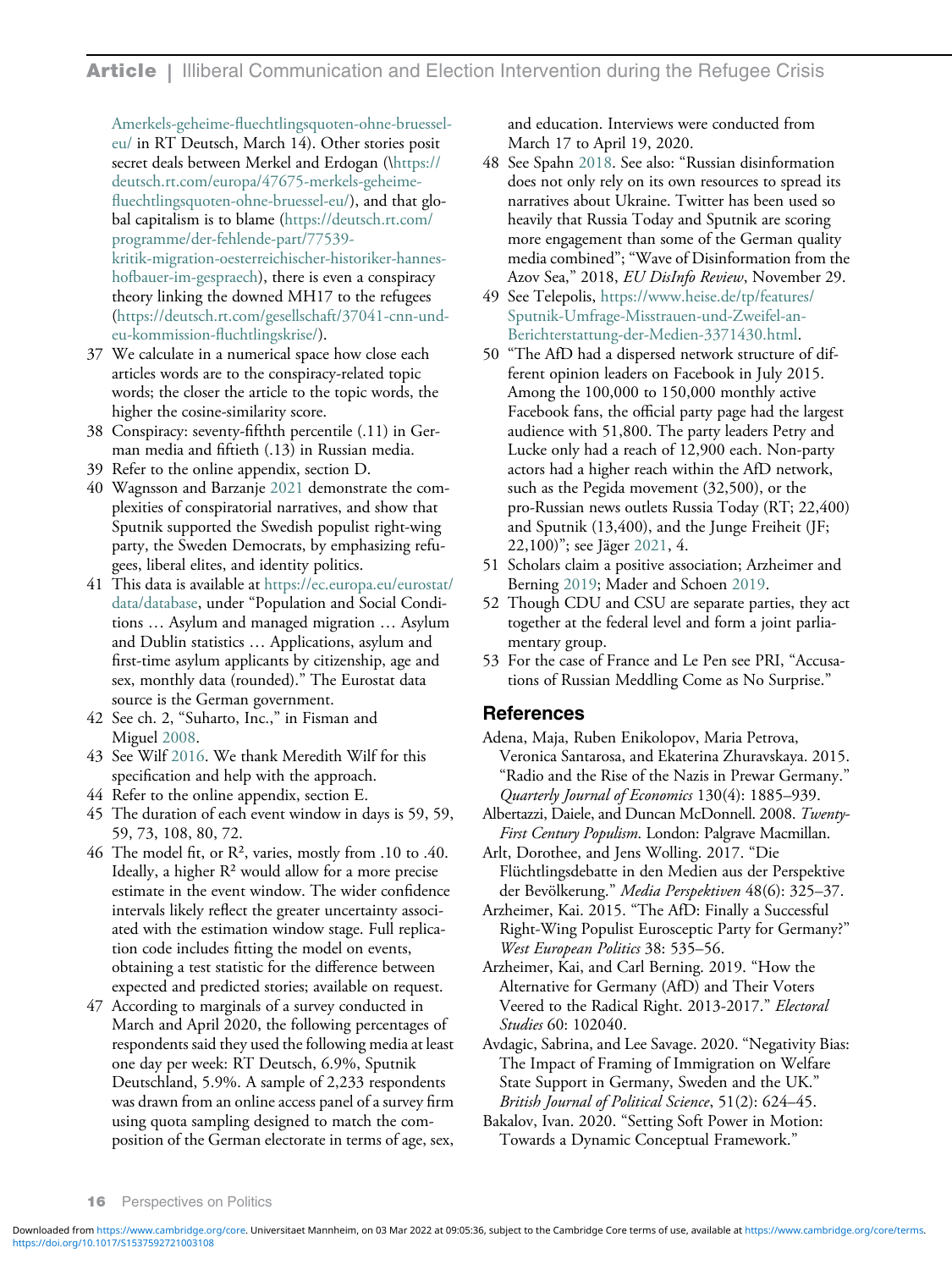European Journal of International Relations 26(2): 495–517.

<span id="page-16-7"></span>Baum, Matthew, and Philip Potter. 2008. "The Relationships between Mass Media, Public Opinion, and Foreign Policy: Toward a Theoretical Synthesis." Annual Review of Political Science 11: 39–65.

<span id="page-16-21"></span><span id="page-16-8"></span>Bornschier, Simon. 2012. "Why a Right-Wing Populist Party Emerged in France but Not in Germany: Cleavages and Actors in the Formation of a New Cultural Divide." European Political Science Review 4: 121–45.

<span id="page-16-18"></span><span id="page-16-6"></span>Bräuninger, Thomas, Marc Debus, Jochen Müller, and Christian Stecker. 2019. "Party Competition and Government Formation in Germany: Business as Usual or New Patterns?" German Politics 28(1): 80–100.

<span id="page-16-14"></span><span id="page-16-0"></span>Brutger, Ryan, Stehpen Chaudoin, and Max Kagan 2021. "Trade War or Election Interference?" Presented at GSIPE 2021.

<span id="page-16-3"></span>Bubeck, Joannes, and Nikolay Marinov. 2019. Rules and Allies: Foreign Election Interventions. New York: Cambridge University Press.

<span id="page-16-5"></span>Bush, Sarah, and Lauren Prather. 2020. "Foreign Meddling and Mass Attitudes towards International Economic Engagement." International Organization 74(3): 584–609.

<span id="page-16-20"></span>Bustikova, Lenka. 2019. Extreme Reactions: Radical Right Mobilization in Eastern Europe. New York: Cambridge University Press.

<span id="page-16-11"></span>Bustikova, Lenka, David Siroky, Saud Alashri, and Sultan Alzahrani. 2019. "Predicting Partisan Responsiveness: A Probabilistic Text Mining Time-Series Approach." Political Analysis 28(1): 64.

<span id="page-16-22"></span><span id="page-16-16"></span><span id="page-16-12"></span>Butler, Dan, and Ana De La O. 2011. "The Causal Effect of Media-Driven Political Interest on Political Attitudes and Behavior." Quarterly Journal of Political Science 5(4): 321–37.

<span id="page-16-19"></span><span id="page-16-4"></span>Corstange, Dan, and Nikolay Marinov. 2012. "Taking Sides in Other People's Elections: The Polarizing Effect of Foreign Intervention." American Journal of Political Science 56(3): 655-70.

<span id="page-16-17"></span>Crabtree, Charles, and Holger L. Kern. 2018. "Using Electromagnetic Signal Propagation Models for Radio and Television Broadcasts: An Introduction." Political Analysis 26(3): 348–55.

<span id="page-16-9"></span><span id="page-16-2"></span>Cull, Nicholas. 2008. The Cold War and the United States Information Agency: American Propaganda and Public Diplomacy: 1945-1989. New York: Cambridge.

<span id="page-16-13"></span><span id="page-16-1"></span>Cushman, Ellery, and Kiril Avramov. 2021. "Eurosodom: Specifics of Weaponized Sexuality and Gender-Based Narratives in Contemporary Russian and Pro-Russian Disinformation." Icono 14 19(1): 123-54.

<span id="page-16-15"></span><span id="page-16-10"></span>DellaVigna, Stefano, Ruben Enikolopov, Vera Mironova, Maria Petrova, and Ekaterina Zhuravskaya. 2014. "Cross-Border Media and Nationalism: Evidence from Serbian Radio in Croatia." American Economic Journal: Applied Economics 6: 103–32.

Dolezal, Martin. 2008. "Germany: The Dog That Didn't Bark." In West European Politics in the Age of Globalization, ed. Hanspeter Kriesi, Edgar Grande, Romain Lachat, Martin Dolezal, Simon Bornschier, and Timoetheos Frey, 208–233. New York: Cambridge University Press.

Ebon, Martin. 1987. The Soviet Propaganda Machine. New York: McGraw-Hill.

Elswah, Mona, and Philip Howard. 2020. "Anything that Causes Chaos: The Organizational Behavior of Russia Today (RT)." Journal of Communication 70(5): 623–45.

Engesser, Sven, Nicole Ernst, Frank Esser, and Florin Büchel. 2017. "Populism and Social Media: how politicians spread a fragmented ideology." Information, Communication & Society 20(8):  $1109-126$ .

Fenster, Mark. 2008. Conspiracy Theories: Secrecy and Power in American Culture. Minneapolis: University of Minnesota Press.

Field, Anjalie, Doron Kliger, Shuly Wintner, Jennifer Pan, Dan Jurafsky, and Yulia Tsvetkov. 2018. "Framing and Agenda-Setting in Russian News: A Computational Analysis of Intricate Political Strategies." Conference on Empirical Methods in Natural Language Processing (EMNLP). [\(https://arxiv.org/pdf/](https://arxiv.org/pdf/1808.09386.pdf) [1808.09386.pdf\)](https://arxiv.org/pdf/1808.09386.pdf).

Fisher, Aleksandr. 2021. "Trickle Down Soft Power: Do Russia's Ties to European Parties Influence Public Opinion?" Foreign Policy Analysis 17(1): oraa013.

Fisman, Raymond, and Edward Miguel. 2008. Economic Gangsters: Corruption, Violence and the Poverty of Nations. Princeton, NJ: Princeton University Press.

Froehlich, Romy, and Burkhard Rüdiger. 2006. "Framing Political Public Relations: Measuring Success of Political Communication Strategies in Germany." Public Relations Review 32(1): 18–25.

Gärtner, Lea, Konstantin Gavras, and Harald Schoen. 2020. "What Tips the Scales? Disentangling the Mechanisms Underlying Post-Electoral Gains and Losses in Democratic Support." Electoral Studies 67: 102210.

Goerres, Achim, Sabrina Mayer, and Dennis Spies. 2020. "Immigrant Voters against Their Wll: A Focus Group Analysis of Identities, Political Issues and Party Allegiances among German Resettlers during the 2017 Bundestag Election Campaign." Journal of Ethnic and Migration Studies 46(7): 1205–22.

Goldsmith, Benjamin E., and Yusaku Horiuchi. 2009. "Spinning the Globe? U.S. Public Diplomacy and Foreign Public Opinion." Journal of Politics 71: 863–75.

Golova, Tatiana. 2020. "Post-Soviet Migrants in Germany, Transnational Public Spheres and Russian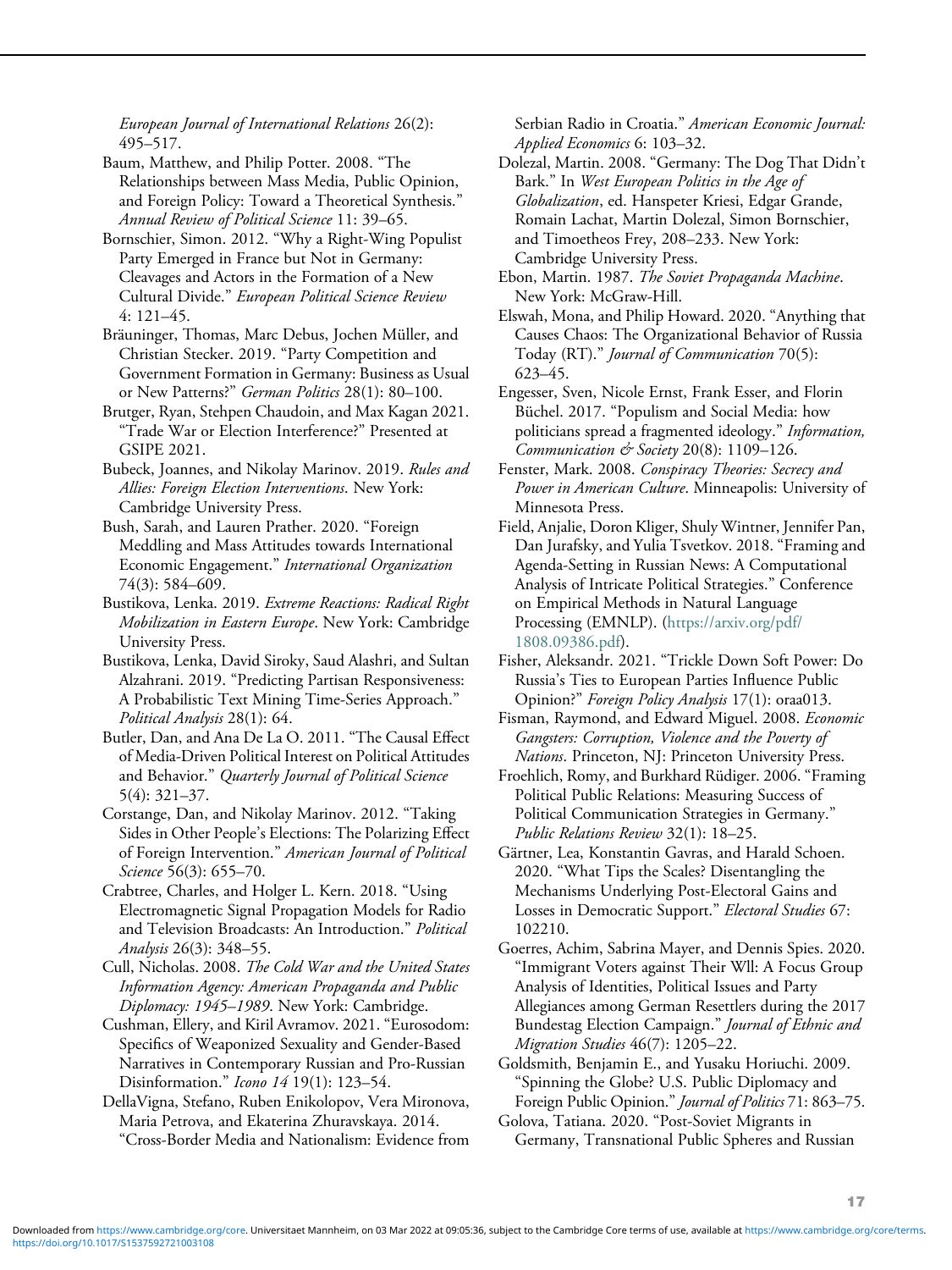Soft Power." Journal of Information Technology & Politics 17(3): 249–67.

<span id="page-17-20"></span><span id="page-17-14"></span>Grimm, Robert. 2015. "The Rise of the German Eurosceptic Party Alternative Für Deutschland: Between Ordoliberal Critique and Popular Anxiety." International Political Science Review 36: 264–78.

<span id="page-17-22"></span><span id="page-17-6"></span><span id="page-17-4"></span>Grimmer, Justin, and Brandon Stewart. 2013. "Text as Data: The Promise and Pitfalls of Automatic Content Analysis Methods for Political Texts." Political Analysis 21(3): 267–97.

<span id="page-17-24"></span><span id="page-17-13"></span>Gunitsky, Sava. 2015. "Corrupting the Cyber-Commons: Social Media as a Tool of Autocratic Stability." Perspectives on Politics 13(1): 42–54.

<span id="page-17-18"></span><span id="page-17-2"></span>Harris, Paul. 2001. "Imagined Identity: Immigration, Ueberfremdung, and Cultural Chauvinism in German Far-Right Partisan Discourse." German Policy Studies 1(3): 331–58.

<span id="page-17-12"></span>Hawkins, Kirk. 2009. "Is Chavez Populist? Measuring Populist Discourse in Comparative Perspective." Comparative Political Studies 42(8): 1040–67.

<span id="page-17-5"></span>Hetherington, Marc, and Jonathan Weiler. 2009. Authoritarianism and Domination in American Politics. New York: Cambridge University Press.

<span id="page-17-21"></span>Hooghe, Liesbet, and Gary Marks. 2018. "Cleavage Theory Meets Europe's Crises: Lipset, Rokkan, and the Transnational Cleavage." Journal of European Public Policy 25(1): 109-35.

<span id="page-17-16"></span>Humprecht, Edda. 2019. "Where 'Fake News' Flourishes: A Comparison across Four Western Democracies." Information, Communication & Society 22(13): 1973-88.

<span id="page-17-7"></span>Hyde, Susan. 2011. The Pseudo-Democrats Dilemma: Why Election Observation Became an International Norm. Ithaca, NY: Cornell University Press.

<span id="page-17-23"></span>Invernizzi, Giovanna, and Ahmed Mohamed. 2019. "Trust Nobody: How Conspiracy Theories Can Distort Political Acocuntability." Available at SSRN. [\(https://](https://papers.ssrn.com/sol3/papers.cfm?abstract_id=3507190) [papers.ssrn.com/sol3/papers.cfm?abstract\\_id=](https://papers.ssrn.com/sol3/papers.cfm?abstract_id=3507190) [3507190](https://papers.ssrn.com/sol3/papers.cfm?abstract_id=3507190)).

<span id="page-17-17"></span><span id="page-17-11"></span><span id="page-17-3"></span>Johnson, Robert. 2018. "Hybrid War and Its Countermeasures: A Critique of the Literature." Small Wars and Insurgencies 29(1): 141-63.

<span id="page-17-15"></span>Jäger, Kai. 2021. "When Do Party Supporters Abandon the Party Leader? The Intraparty Conflict of the

<span id="page-17-10"></span>Alternative for Germany." Party Politics 27(3): 478-88. Kahle, Brewster. 1997. "Preserving the Internet." Scientific American 276(3): 82–83.

<span id="page-17-19"></span><span id="page-17-9"></span><span id="page-17-0"></span>Kim, Sung Eun, and Yotam Margalit. 2021. "Tariffs as Electoral Weapons: The Political Geography of the US–China Trade War." International Organization 75(1): 1–38.

<span id="page-17-8"></span><span id="page-17-1"></span>Koesel, Karrie, and Valerie Bunce. 2013. "Diffusion-Proofing: Russian and Chinese Responses to Waves of Popular Mobilizations against Authoritarian Rulers." Perspectives on Politics 11(3): 753-68.

Kriesi, Hanspeter, Edgar Grande, Romain Lachat, Martin Dolezal, Simon Bornschier, and Timotheos Frey. 2006. "Globalization and the Transformation of the National Political Space: Six European Countries Compared." European Journal of Political Research 45(6): 921–56.

Lasswell, Harald. 1938. Propaganda Technique in the World War. New York: Peter Smith.

Levin, Dov. 2016. "When the Great Power Gets a Vote: The Effects of Great Power Electoral Interventions on Election Results." International Studies Quarterly 60(2): 189–202.

-. 2020. Meddling in the Ballot Box: The Causes and Effects of Partisan Electoral Interventions. New York: Oxford University Press.

Machain, Carla. 2021."Exporting Influence: U.S.Military Training as Soft Power." Journal of Conflict Resolution 65(2-3): 313–41.

MacKinlay, A. Craig. 1997. "Event Studies in Economics and Finance." *Journal of Economic Literature* 35(1): 13–39.

Mader, Matthias, and Harald Schoen. 2019. "The European Refugee Crisis, Party Competition, and Voters' Responses in Germany." West European Politics 42(1): 67–90.

Manning, Christopher, Prabhakar Raghavan, and Hinrich Schütze. 2008. Introduction to Information Retrieval. New York: Cambridge University Press.

Marinov, Nikolay, and Maria Popova. 2021. "Will the Real Conspiracy Please Stand Up: Sources of Post-Communist Democratic Failure." Perspectives on Politics. doi:[10.1017/S1537592721001973](https://doi.org/10.1017/S1537592721001973)

Mikolov, Tomas, Ilya Sutskever, Kai Chen, Greg Corrado, and Jeffrey Dean. 2013. "Distributed Representations of Words and Phrases and Their Compositionality." In Advances in Neural Information Processing Systems, 3111–19.

Moffitt, Benjamin. 2016. The Global Rise of Populism: Performance, Political Style, and Representation. Stanford: Stanford University Press.

Molz, Günther, and Michael Stiller. 2019. "Attitudes and Opinions about Refugees in Germany–Correlates with Conspiracy and Political Mindsets." Current Psychology 40: 2201–10.

Mudde, Cas. 2007. Populist Radical Right Parties in Europe. New York: Cambridge University Press. -. 2004. "The Populist Zeitgeist." Government and

Opposition 39(4): 541–63. Norris, Pippa, and Ron Inglehart. 2019. Cultural

Backlash: Trump, Brexit and Authoritarian Populism. New York: Cambridge University Press.

Nye, Joseph, Jr. 1984. The Making of America's Soviet Policy. New Haven, CT: Yale University Press.

Pomerantsev, Peter, and Michael Weiss. 2014. "The Menace of Unreality: How the Kremlin Weaponizes